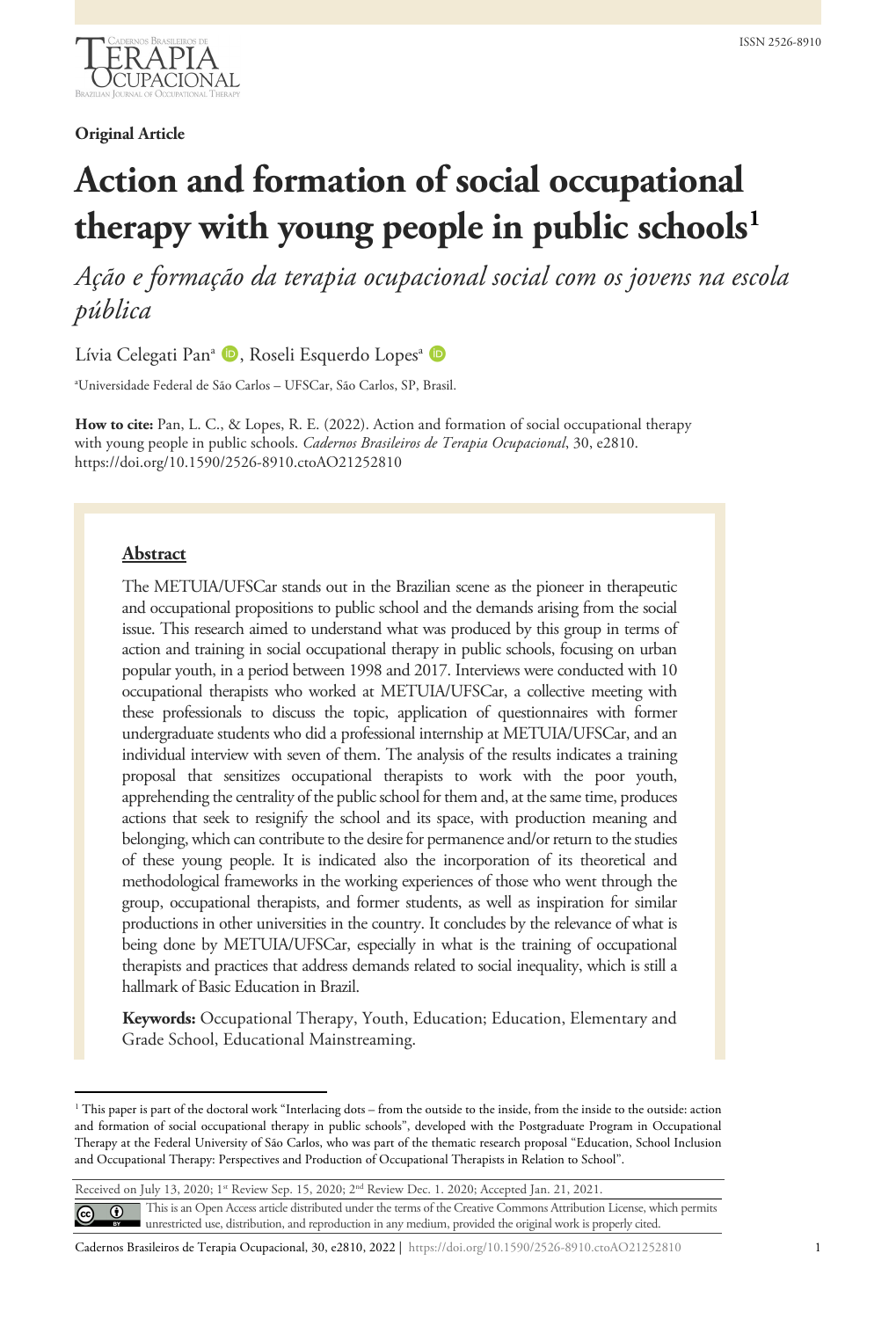## *Resumo*

Tomando o pioneirismo do METUIA/UFSCar no cenário brasileiro quanto a proposições terapêutico-ocupacionais para a escola pública e às demandas advindas da questão social, esta pesquisa buscou compreender o que foi produzido pelo grupo em termos de ação e formação em terapia ocupacional social em escolas públicas, com foco na juventude popular urbana, num período compreendido entre 1998 e 2017. Para tanto, foram realizadas entrevistas com 10 terapeutas ocupacionais que atuaram pelo METUIA/UFSCar, um encontro coletivo com essas profissionais para discutir a temática, a aplicação de questionários com exestudantes de graduação que passaram por estágio profissionalizante junto ao METUIA/UFSCar e entrevista individual com setes deles. As análises dos resultados indicam uma proposta de formação que, de um lado, vem sensibilizando terapeutas ocupacionais para o trabalho com a juventude pobre, apreendendo a centralidade da escola pública para ela e, de outro, produzindo ações que buscam a ressignificação da escola e do seu espaço, com produção de sentido e pertencimento, que possam contribuir para o desejo de permanência e/ou retorno aos estudos desses jovens. Pontua-se a incorporação de seus referenciais teóricos e metodológicos nas experiências de trabalho daqueles que passaram pelo grupo, terapeutas ocupacionais e alunos egressos, assim como a inspiração para produções semelhantes em outras universidades do país. Conclui-se pela relevância do que vem sendo feito pelo METUIA/UFSCar, especialmente naquilo que é a formação de terapeutas ocupacionais e práticas que se voltem para demandas relacionadas à desigualdade social, que ainda é uma marca da Educação Básica no Brasil.

**Palavras-chave:** Terapia Ocupacional, Juventude, Educação, Educação Básica, Inclusão Educacional.

# **Introduction**

At the intersection between the occupational therapy and education areas, the METUIA/UFSCar group has been a pioneer in the Brazilian scenario, in the proposition of therapeutic-occupational practices in public schools with young people, aimed at the demands arising from the social issue, from the perspective of social occupational therapy (Calheiros et al., 2016; Pereira, 2018) and the history and sociology of education (Lopes, 2013).

Created in 1998, the Metuia Project was conceived with the proposal of training occupational therapists to promote an action focused on social demands and guaranteeing the rights of the populations they work with, in a perspective of the inseparability between technical, ethical, and political action, constituted as an inter-institutional<sup>[2](#page-1-0)</sup> group of studies, training, and actions for the citizenship of populations in processes of rupture of social support networks (Barros et al., 2002), focused on the development of projects in the scope of teaching, research and extension in social occupational therapy and its interconnection with different sectors (Lopes & Malfitano, 2016).

<span id="page-1-0"></span><sup>&</sup>lt;sup>2</sup> Currently, under the name of Rede Metuia – Occupational Social Therapy, six centers are in operation at the following higher education institutions: University of São Paulo (USP), Federal University of São Carlos (UFSCar), Federal University of São Paulo (UNIFESP) , Federal University of Espírito Santo (UFES), University of Brasília (UnB) and which integrates the Federal University of Paraíba (UFPB) and the State University of Health Sciences of Alagoas (UNCISAL).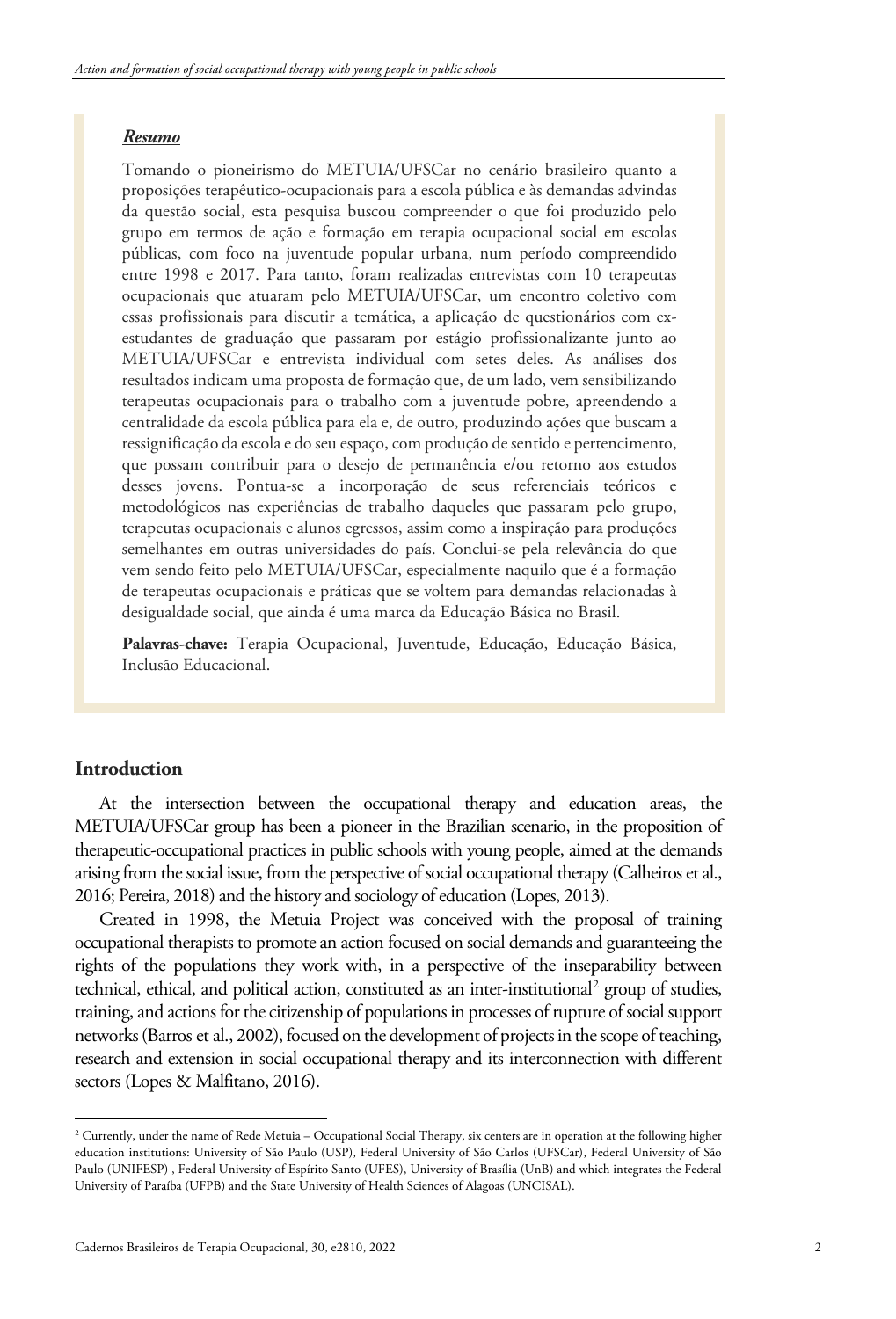In 2004, the nucleus, until then composed of the University of São Paulo (USP) and the Federal University of São Carlos (UFSCar) was dismembered, with the structure of METUIA/UFSCar, with the METUIA Extension Program – Social Occupational Therapy, existing since 2001 remaining together with the Dean of Extension at UFSCar and giving body to the METUIA Laboratory of the Department of Occupational Therapy at UFSCar. With that, through the composition of a work team formed by professors, occupational therapists, and undergraduate and graduate students, the prioritization of this group in the development of research and extension projects, articulated with practical teaching in social occupational therapy, begins with a focus on youth<sup>[3](#page-2-0)</sup> (Lopes & Malfitano, 2016).

Taking mainly the urban popular youth and mostly poor, public school and educational policies are fundamental. On the one hand, they are one of the main and few public policies guaranteed and aimed at this group and, on the other, because of their centrality formal education in our social organization, mainly because its rooted in the social imagination is one of the only legal means for popular classes to reach less unfavorable social positions (Lopes & Malfitano, 2016).

Since then, within the scope of the research, several projects have been – and continue to be – carried out that dealt/deal with important problems experienced by this layer of the Brazilian population, some of which focused on issues related to public schools.

Concerning training, particularly in practice, METUIA/UFSCar has proposed a series of university extension actions, which have also been constituted as a field for professional education, considering the scarcity of experiences aimed at the construction of spaces of democratic participation and expansion of sociability networks and possibilities for poor youth. The interventions centered on a neighborhood in the outskirts of the city of São Carlos – SP, gain notoriety over time, specifically in two of its social facilities, a youth center, and a public school (Lopes & Malfitano, 2016).

Assuming that the accumulation of experiences over these years provides subsidies for theoretical and methodological elaborations in the correlation "social occupational therapy, school, and youth", this study sought to apprehend what was and has been produced by METUIA/UFSCar in its proposals of teaching, research, and extension in and aboutthe public school, what have been their results and, equally, what their contributions have been both for occupational therapy and for education.

## **Methodology**

We sought for a historical understanding of the proposals for action and training of social occupational therapy developed by METUIA/UFSCar in public schools, focusing on their experiences and analyzing what was produced and what can be pointed out as a result of this work, since its beginning in 1998, until 2017. For this purpose, we used different procedural strategies to substantiate sources and composition of the research field: documents, individual interviews, application of questionnaires, and holding a collective meeting with part of the participants and collaborators, as detailed below.

<span id="page-2-0"></span><sup>&</sup>lt;sup>3</sup> The term youths is used, in the plural, due to the understanding that there is not only one youth, but a series of groups that are diversified according to their social class, race, gender, culture, etc. Far from trying to break up the group that makes up the youth age group, we seek to make visible the differences that mark the experience of these subjects (Abramovay & Castro, 2015).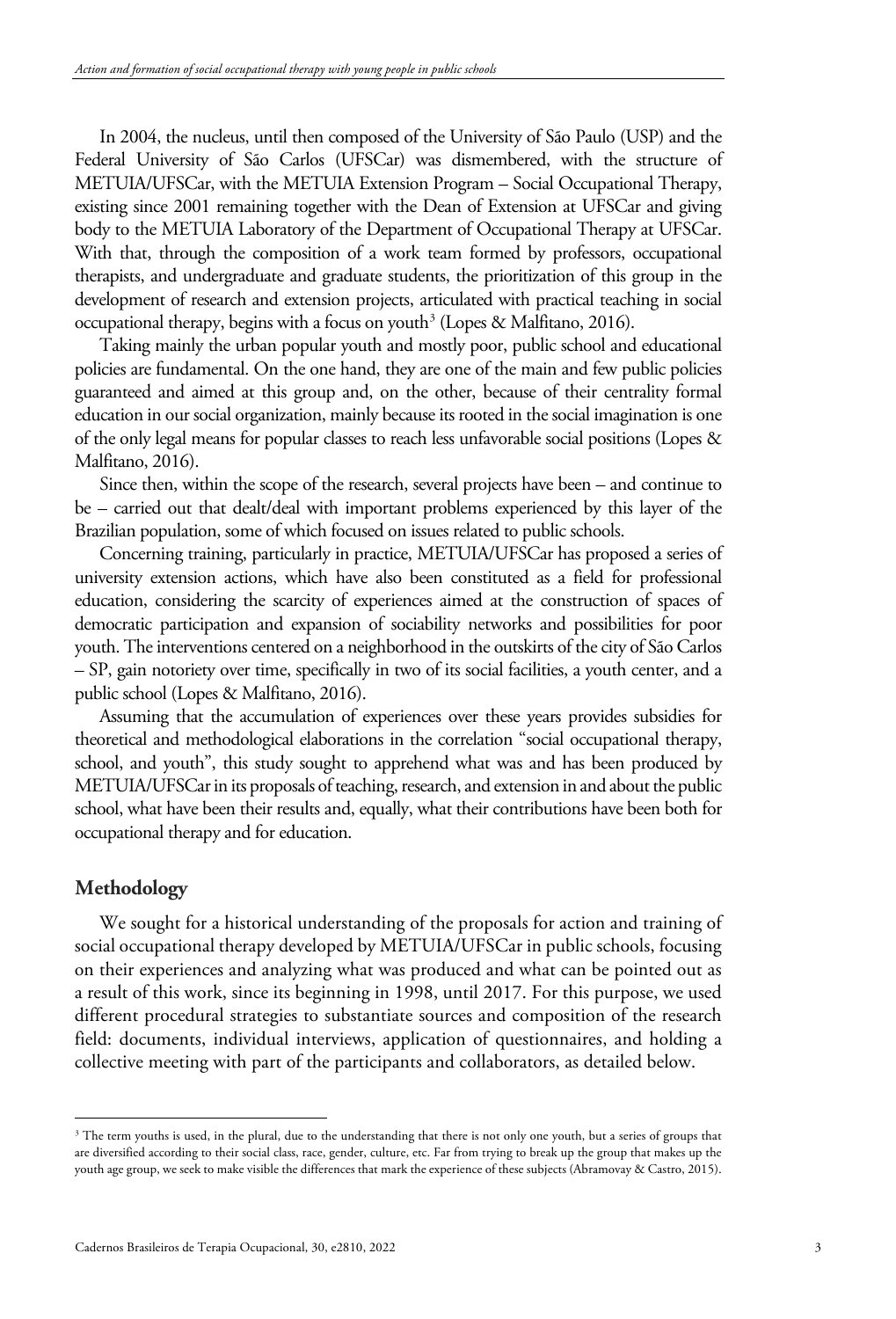Initially, a survey was carried out on the ProexWeb/UFSCar Platform<sup>[4](#page-3-0)</sup> of university extension projects that involved therapeutic-occupational action (Table 1) in the public school, their respective reports, and the professionals who acted as therapists in these projects (Table 2) together with the secretariat of the Coordination of the Undergraduate Course in Occupational Therapy at UFSCar of students who went through professional internships at METUIA/UFSCar.

| Project                                                                                                                                                 | Period           |
|---------------------------------------------------------------------------------------------------------------------------------------------------------|------------------|
| Casarão Project - Celso Garcia Culture and Coexistence Center                                                                                           | $2000 - 2002$    |
| AFAGAI <sup>5</sup> Project - Shelter and homeless children/teenagers                                                                                   | $2003 - 2004$    |
| Workshop on Activities and Projects for UFSCar Working Boys and Girls                                                                                   | $2005 - 2006$    |
| Community In-form-Action Project: Schools and PROGEN <sup>6</sup>                                                                                       | $2006 - 2007$    |
| Recreating paths and building perspectives: confronting urban violence among<br>adolescents and young people from popular groups                        | 2006             |
| Youth, Violence, and Citizenship in Urban Popular Groups: collective<br>intervention and social development                                             | 2007             |
| Building Citizenship: audiovisual resources among young people from popular<br>urban groups                                                             | 2007             |
| Workshops at the Full-Time School: propositions and possibilities                                                                                       | $2007 - 2008$    |
| Articulation with Youth in the Territory of Jardim Gonzaga                                                                                              | $2007 - current$ |
| Social Networks, Public Spaces, and Citizenship: policies and actions with youth 2009 - 2010                                                            |                  |
| Social Occupational Therapy: Resignifying Formal Contents of High School in<br>Public Schools                                                           | 2010             |
| Student Area: Strengthening Relationships between Public Schools and Youth in 2011<br>the Territory from the Perspective of Social Occupational Therapy |                  |
| Social Occupational Therapy and Public School: a space of (re) meaning and (re)<br>creation for youth                                                   | $2012 - current$ |
| ECA Caravan: Promoting Rights and Articulating Actions                                                                                                  | 2013             |
| ECA Caravan: Promoting Rights and Articulating Actions with Public School<br>Teachers                                                                   | 2014             |
| Dialogue: proposals for a democratic school space                                                                                                       | $2015 - 2017$    |

| Table 1. Extension projects developed by METUIA/UFSCar in the education and public schools |  |  |  |  |  |  |
|--------------------------------------------------------------------------------------------|--|--|--|--|--|--|
| between 1998 and 2017.                                                                     |  |  |  |  |  |  |

Source: ProexWeb/UFSCar, our elaboration

**Table 2.** Occupational therapists who worked at METUIA/UFSCar, between 2001 and 2017, in the project(s) in public school.

| <b>Occupational Therapist</b> | <b>Bond Type</b>                                                                | Period <sup>7</sup> |
|-------------------------------|---------------------------------------------------------------------------------|---------------------|
| Ana Paula Serrata Malfitano   | Occupational therapist at institutions that<br>developed projects together with | $2001$ - current    |

<span id="page-3-0"></span><sup>&</sup>lt;sup>4</sup> An online platform that registers and manages university extension activities at UFSCar.

<span id="page-3-1"></span><sup>5</sup> Associação Fraterna de Apoio Global ao Adolescente e à Infância.

<span id="page-3-2"></span><sup>6</sup> Projeto Gente Nova.

<span id="page-3-3"></span><sup>7</sup> We considered the period of attachment referred to the coordination of actions developed by METUIA/UFSCar in the field. Most of these occupational therapists already had other previous bonds with METUIA/UFSCar, such as scholarship holders in extension projects, scientific initiation, participation in study groups and graduate studies.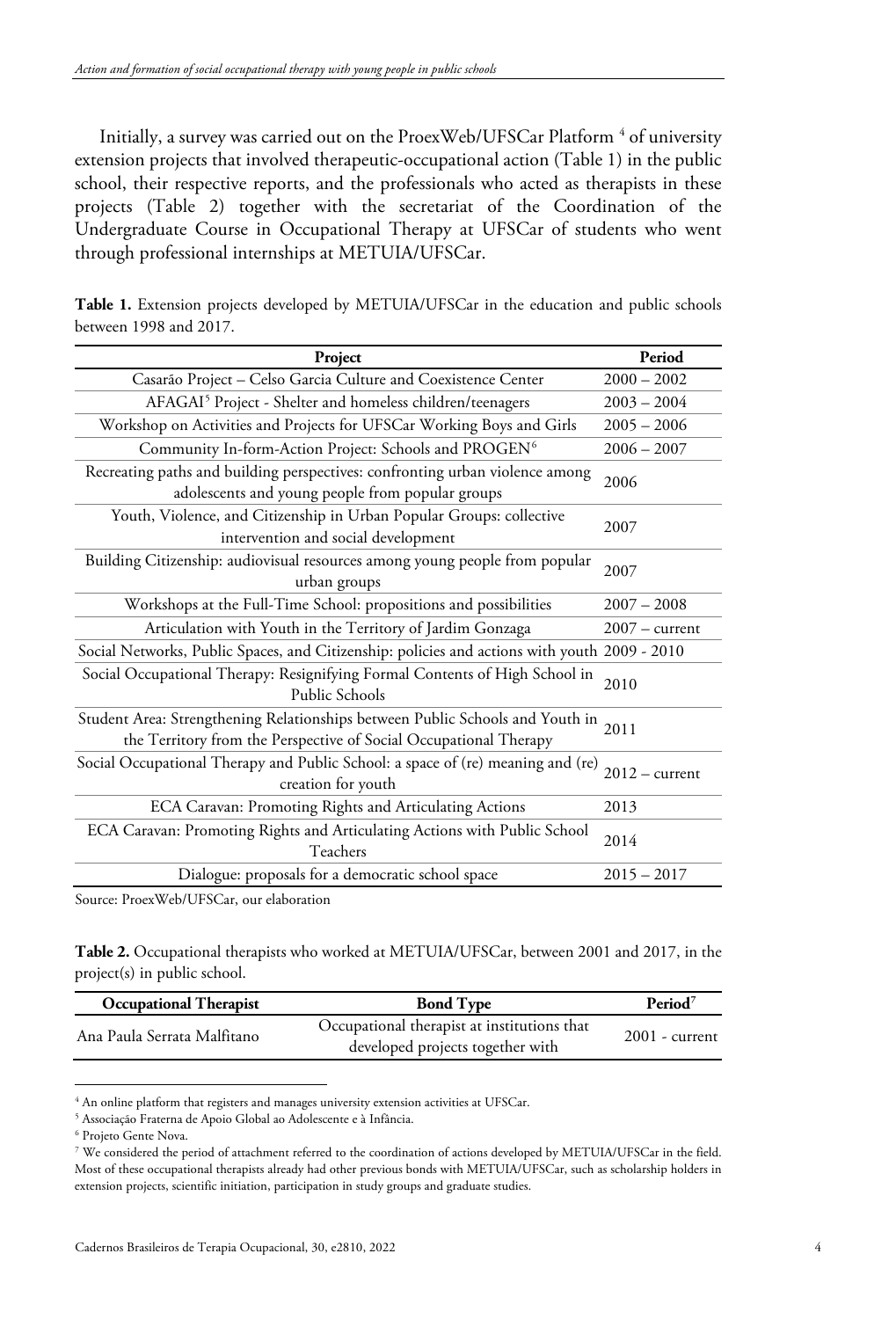| <b>Occupational Therapist</b>   | <b>Bond Type</b>                                      | Period <sup>7</sup> |  |
|---------------------------------|-------------------------------------------------------|---------------------|--|
|                                 | METUIA/UFSCar, substitute professor, and              |                     |  |
|                                 | professor at DTO/UFSCar                               |                     |  |
|                                 | Substitute teacher, temporary contract with the       |                     |  |
| Carla Regina Silva              | city hall of São Carlos, student/master, and          | $2005 - 2015$       |  |
|                                 | doctoral scholarship holder and professor at          |                     |  |
|                                 | DTO/UFSCar                                            |                     |  |
| Beatriz Akemi Takeiti           | Substitute teacher                                    | $2006 - 2007$       |  |
| Tatiana Amador Doval            | Substitute teacher                                    | $2007 - 2008.1$     |  |
|                                 | Occupational therapist hired with PROEXT <sup>8</sup> |                     |  |
| Patrícia Leme de Oliveira Borba | resources, substitute teacher and student/masters     | $2005 - 2010^9$     |  |
|                                 | and doctoral scholarship holder                       |                     |  |
| Mariane Bosqueiro Papini        | Substitute teacher                                    | $2010 - 2011$       |  |
|                                 | Temporary contract with the city hall of São          | 2011                |  |
| Marina Jorge da Silva           | Carlos and professor at DTO/UFSCar                    | $2014$ - current    |  |
| Carolina Donato da Silva        | Substitute teacher                                    | $2012 - 2014$       |  |
| Aline Cristina de Morais        | Substitute teacher                                    | $2013 - 2014$       |  |
|                                 | Temporary contract with the city of São Carlos;       |                     |  |
| Letícia Brandão de Souza        | occupational therapist hired with PROEXT              | 2012 - 2014         |  |
|                                 | resources and substitute teacher                      |                     |  |
| Lívia Celegati Pan              | DTO/UFSCar Professor                                  | $2014$ - current    |  |

Table 2. Continued...

Source: Research data, our elaboration.

During the first half of 2017, in-depth interviews were conducted with each of these professionals<sup>10</sup>. They were guided by a semi-structured thematic script and the rhythm of the conversation. We scored their professional experiences with METUIA/UFSCar related to public school, as well as their analysis of the group's proposals and their reflections on the possibilities of professional insertion of the occupational therapist in public schools. All interviews were recorded, transcribed, and sent to colleagues for knowledge and possible corrections and/or additions.

Subsequently, a collective meeting was held within the scope of the seminar "Proposals, Stories, Construction and (Mis)Meetings of METUIA/UFSCar in Public Schools" to discuss the design of social occupational therapy in the education sector, from narratives and memories of these collaborators. It took place on an afternoon in November 2017, at the Department of Occupational Therapy at UFSCar, in a closed discussion group format, in which seven of the eleven occupational therapists participated. This discussion was followed by the presentation of synthesis and initial analysis of the data arising from the

<span id="page-4-0"></span><sup>8</sup> The University Extension Program (PROEXT) was created in 2003 by the Ministry of Education, with the aim of supporting, through funding, public higher education institutions for the development of university extension projects and programs that would contribute to the implementation of public policies, with a focus on social inclusion (BRASIL, s/d). One of the possibilities for applying PROEXT resources was the hiring of technicians. The last notice issued by the MEC took place in 2015 for the development of proposals in 2016.

<span id="page-4-1"></span><sup>9</sup> Patrícia Borba was linked to the practices of METUIA/UFSCar as an occupational therapist until 2010, but refers to a transition period, in which she continued to provide support and linked to the field of intervention until the end of 2011.

<span id="page-4-2"></span><sup>&</sup>lt;sup>10</sup> With the exception of Lívia Celegati Pan, for her involvement with the research. Nevertheless, the experiences lived both professionally and through the trajectory consisting of a professional internship, university extension and research with METUIA/UFSCar were considered to enrich the data set and the discussions that were intended to be carried out.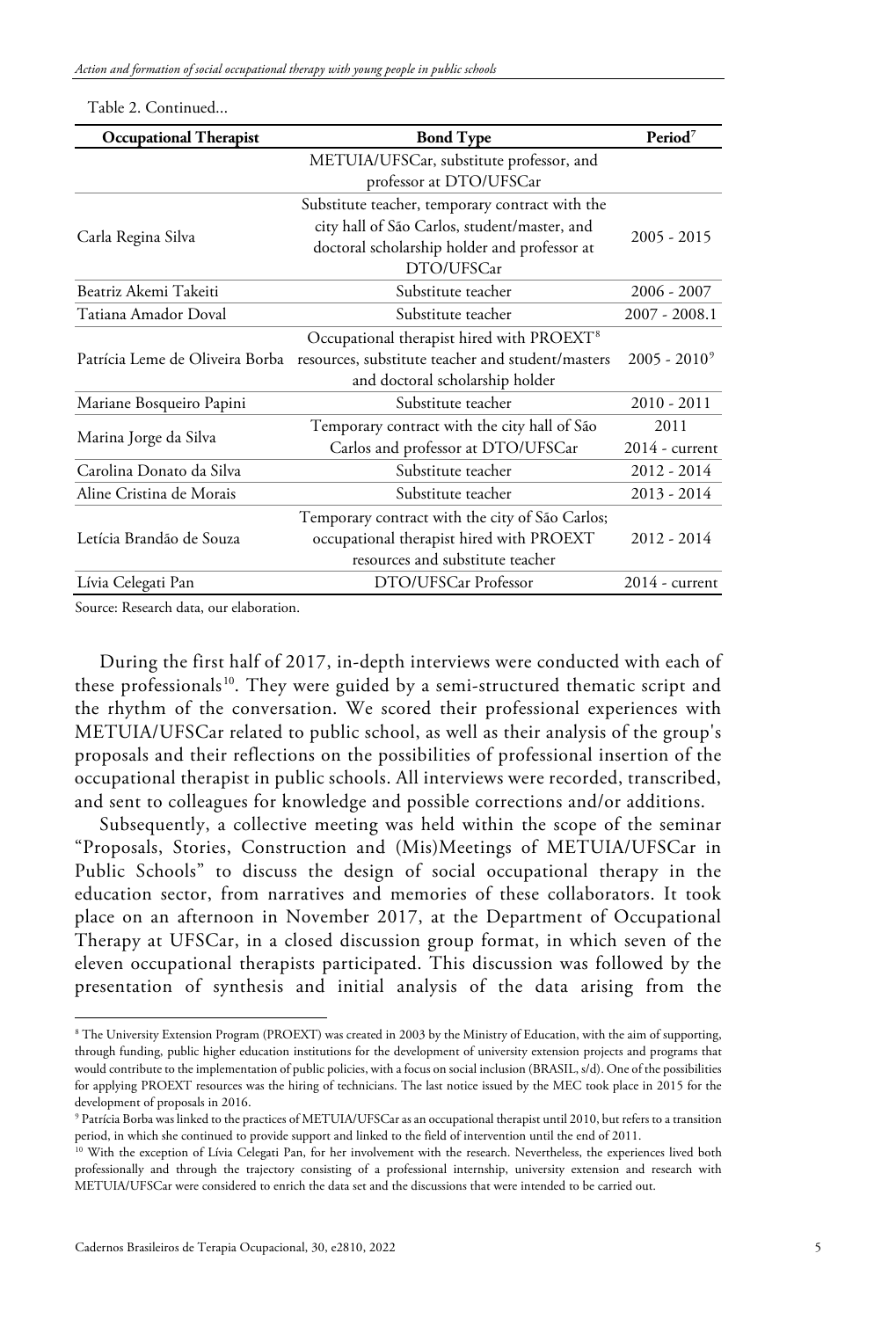interviews, in addition to those referring to the survey of bibliographic production by METUIA/UFSCar on the themes of occupational therapy and public school. This material was discussed by the occupational therapists, building consensus, based on the previous analysis of the results, referring to the following axes: METUIA/UFSCar proposals for/with/in public schools and with youth; its goals and specifics; and results and possibilities of professional insertion of occupational therapists in public schools.

At the same time, online questionnaires<sup>[11](#page-5-0)</sup> were sent to undergraduate occupational therapy graduates who were taking a professional internship at METUIA/UFSCar, between 2006<sup>[12](#page-5-1)</sup> and 2017, resulting in 42 returns from the total of 89 graduates.

After analyzing the completed questionnaires, seven of these former students were selected. Those who explained their involvement in the questionnaire were invited, according to their professional activities at the time of the research, with public schools and/or with the social occupational therapy sub-area, once again, collaborating with the research by granting an interview, carried out between the end of 2017 and beginning of 2019.

These interviews, like the previous ones, were recorded, transcribed, and sent to collaborators, and the Seminar was recorded in audiovisual and also transcribed; all agreed to participate, signing an Informed Consent Form, including their identification. Considering the authors' involvement with the research object, it is worth emphasizing our foundation in ethnographic references (Magnani, 2002) for the ethical exercise of the transition between the "inside" and the "outside" of the research for the collection of data and the production of analyses.

Finally, the data produced were compiled, described, and organized into themes that emerged from this set, taking the analysis based on theoretical references from the socio-historical foundations of education, in general, and in Brazil, from the sociology of education and of youth and, also, of social occupational therapy. This process led to the composition of thematic categories, presented and discussed below: *the centrality of the public school; objectives and specificities of METUIA/UFSCar proposals in public schools; on the results of actions; constructions and perspectives for the work of occupational therapists in public schools.*

## **Results and Discussions**

## **The centrality of the public school**

The understandings about the public school and its place in the METUIA/UFSCar proposals comprised the interviews with the occupational therapists, emerging understandings about the complexity of this institution in Brazil, and its double difficulty in responding to society's concerns, as well as, and

<span id="page-5-0"></span><sup>&</sup>lt;sup>11</sup> Questions were addressed regarding the professional internship experience with METUIA/UFSCar, the evaluation in METUIA/UFSCar's action and training proposals, possible contributions to training, to working with youth, to thinking about public school as a space for the occupational therapist and the professional performance developed at the time of collaboration with the research.

<span id="page-5-1"></span><sup>&</sup>lt;sup>12</sup> First year of offering this type of internship.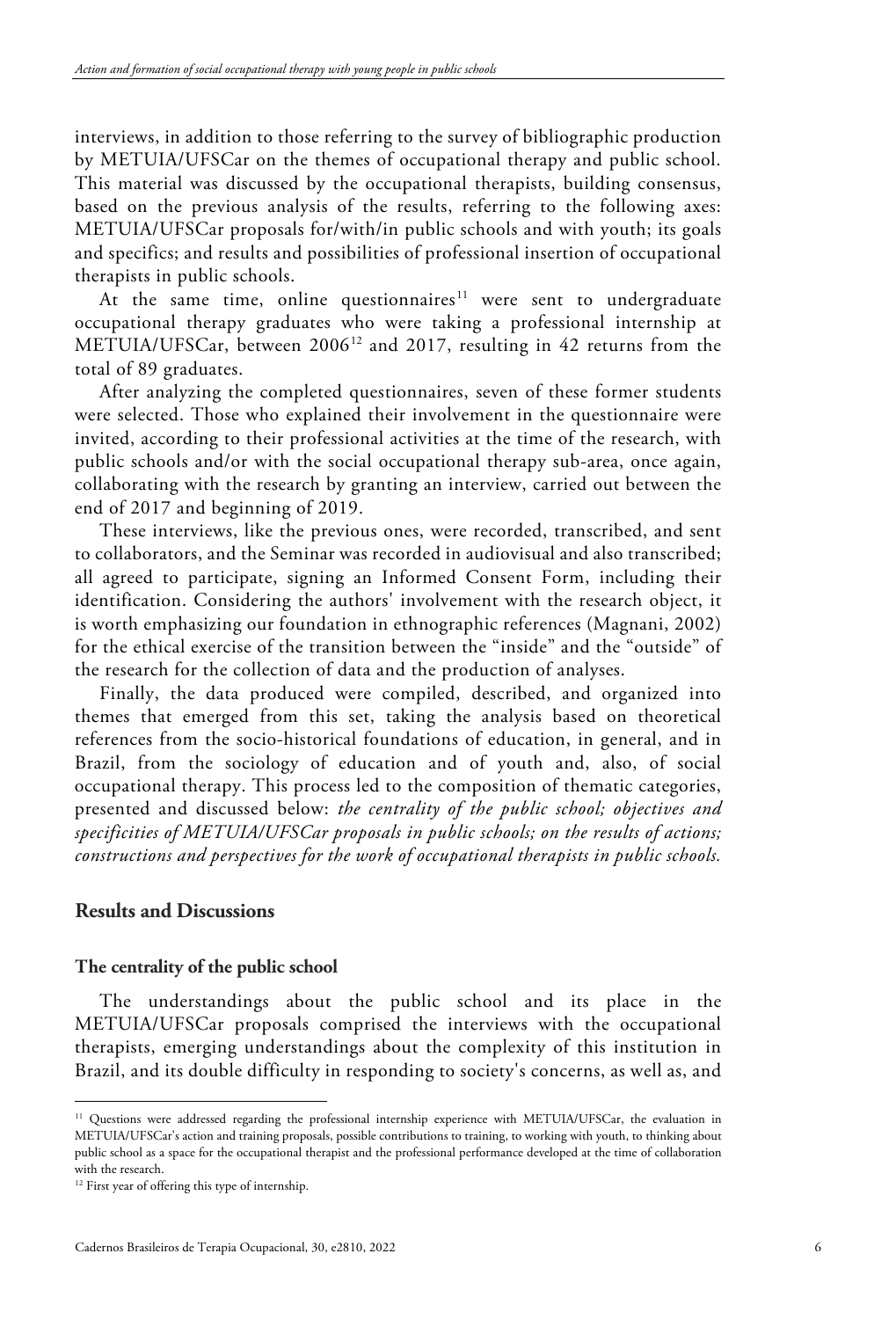mainly, of students. At the same time, the centrality of this equipment in our social structure was also evidenced for what makes it possible and the contributions of social occupational therapy so that everyone has access to it:

> [...] what I think that we have as a common thread, from any of these *experiences [of METUIA/UFSCar] is: what is the meaning of the school institution in the daily lives of these children and adolescents that will allow greater inclusion and social participation of these people? If school is something significant, something that adds, something that enables greater cultural capital for them, the possibility of participating in social life is another, even if this is just literacy, even if this is just the experience of a few years in a school institution and what is learned from it, even if this does not mean academic success in terms of completing high school. So, I think it's this question that moves us, the meaning of the school for the social inclusion of these people, the insertion in the school for this social participation and this inclusion goes* [...] *through those who are not at school* (Malfitano<sup>[13](#page-6-0)</sup>, 2018, personal communication, p. 20-21).

The debate around the place of the public school in METUIA/UFSCar's proposals became more explicit during the seminar "Metuia/UFSCar's Proposals, Stories, Construction and (Mis) Meetings in Public Schools" when the beginning of the development of actions was discussed by METUIA/UFSCar in this type of institution.

During this meeting, one of the debates was about the beginning of actions by METUIA/UFSCar with public schools. The initial understanding among those present marked the year 2005 when the activities began in the city of São Carlos - SP. However, as it was verified in the survey of the extension projects developed and with part of the interviews, the school was, since its early days, a concern in the Metuia Project. It was like that in the "Casarão Project – Celso Garcia Culture and Coexistence Center", in São Paulo - SP, carried out by the USP/UFSCar nucleus and which formatted, to a large extent, social therapeutic-occupational practices. Also, in the AFAGAI Project – shelter and homeless children/adolescents" and in the "In-Form-Community Action Project: schools and PROGEN", both carried out in the city of Campinas – SP, in partnership with occupational therapists of these services, trained by METUIA/UFSCar, in which the public school was also the object of interventions, understood as one of the social facilities that make up the network of care for children and youth, although it was not a specific locus of action, as it later became.

Roseli Esquerdo Lopes, the coordinator of METUIA/UFSCar, points out that the group's focus on poor youth in 2005, brought public schools to the center of the actions; however, it was also emphasized how much the services of the education sector formed the perspective of community work and the strengthening of social support networks since the beginning of the intervention proposals of the Metuia Project (Lopes, 2017, personal communication).

<span id="page-6-0"></span><sup>&</sup>lt;sup>13</sup> We decided to use the last name of the collaborators when referring to the documents produced in/by the research with the transcript of the interviews. Although they are not articles in the public domain, they are available by contacting the researchers.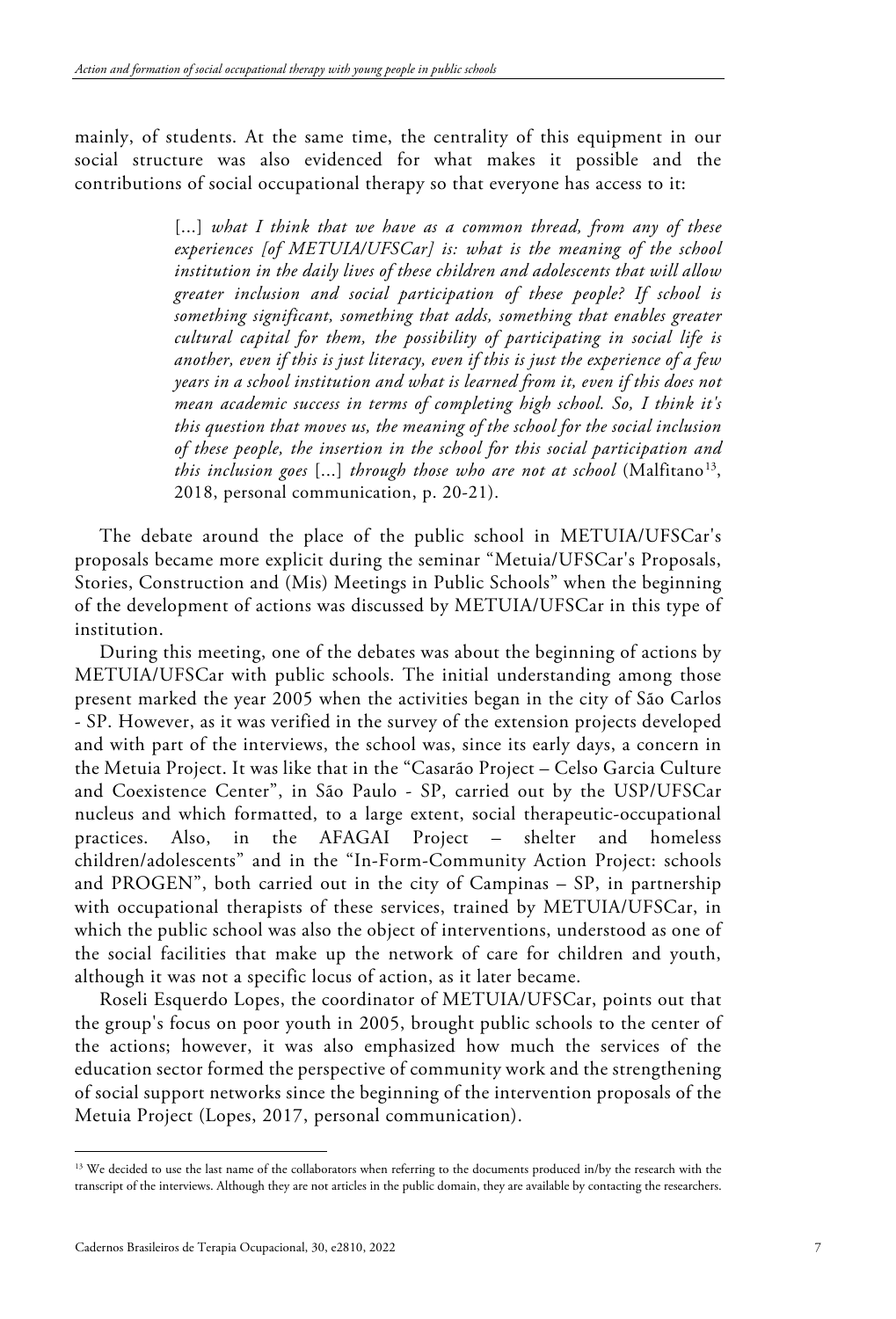Social support networks, according to the formulations of Castel (1997, 2012), play an important role in social cohesion, being one of the axes that, in the author's analysis, in convergence with the work axis, configure the zones of insertion in the social area: of *integration*, encompassing the situation of having a permanent job with guaranteed rights and the existence of a solid relational network, which can be mobilized when necessary; of *disaffiliation*, at the other extreme, which combines the absence of work and a network of relationships; and, in the middle, *social vulnerability*, resulting from the precariousness of work and relational fragility.

Strengthening (or creating) these networks can help to face situations of social vulnerability and disaffiliation. In addition to family, community, and collective bonds, it can be seen that social equipment and its professionals, including public schools, constitute references and supports for the people.

Another objective of social occupational therapy is the guarantee of citizenship rights (Lopes, 2016), with education being one of the central rights for citizenship, as stated by Cury (2008). Ensuring it must be one of the priorities of professionals who work with this objective, at all levels.

Also, during the referred seminar, the beginning of activities in public schools in São Carlos was recalled, with the projects "Workshop of Activities and Projects of UFSCar Working Boys and Girls" and "Recreating Paths and Building Perspectives: Fighting Urban Violence among teenagers and young people from popular groups", carried out between 2005 and 2006, and the resulting option of the group to focus its actions on the State School "Dona Aracy Leite Pereira Lopes".

Among other possibilities, this school, which had been a partner in the aforementioned projects, was identified, as mentioned in the collective meeting, as presenting greater demands to be worked on, given its location in a peripheral region of the city and stigmatized by prejudice, violence urban and illegal trade. Faced with the possibilities of the team being able to be more closely in a single space, this school and its territory aggregated most of the actions that followed. Occupational therapists recalled their experiences in this school and the demands placed by the professors and the management team of a work that was aimed at the more "difficult", "messy" and/or "with learning difficulties" students.

The expansion of access to public schools, in the precarious way in which it was and has been carried out in our country, without the necessary investment in their qualification and other sectors of social policy, has brought demands related to social inequality, which the institution has shown not to have been prepared to deal. Arroyo (2018) states that, in general, pedagogical theories were designed for individuals that have been directed until then; to the extent that, in the words of the author, "Other Individuals", who did not access the school, start to do so, they raise the question of the pedagogies used.

These Other Individuals are those who historically had their rights violated and the exercise of their full citizenship denied, that is, they are the poor. Such individuals, when accessing the school, carry with them their identities, values, social and cultural experiences that, hegemonically, are not only not considered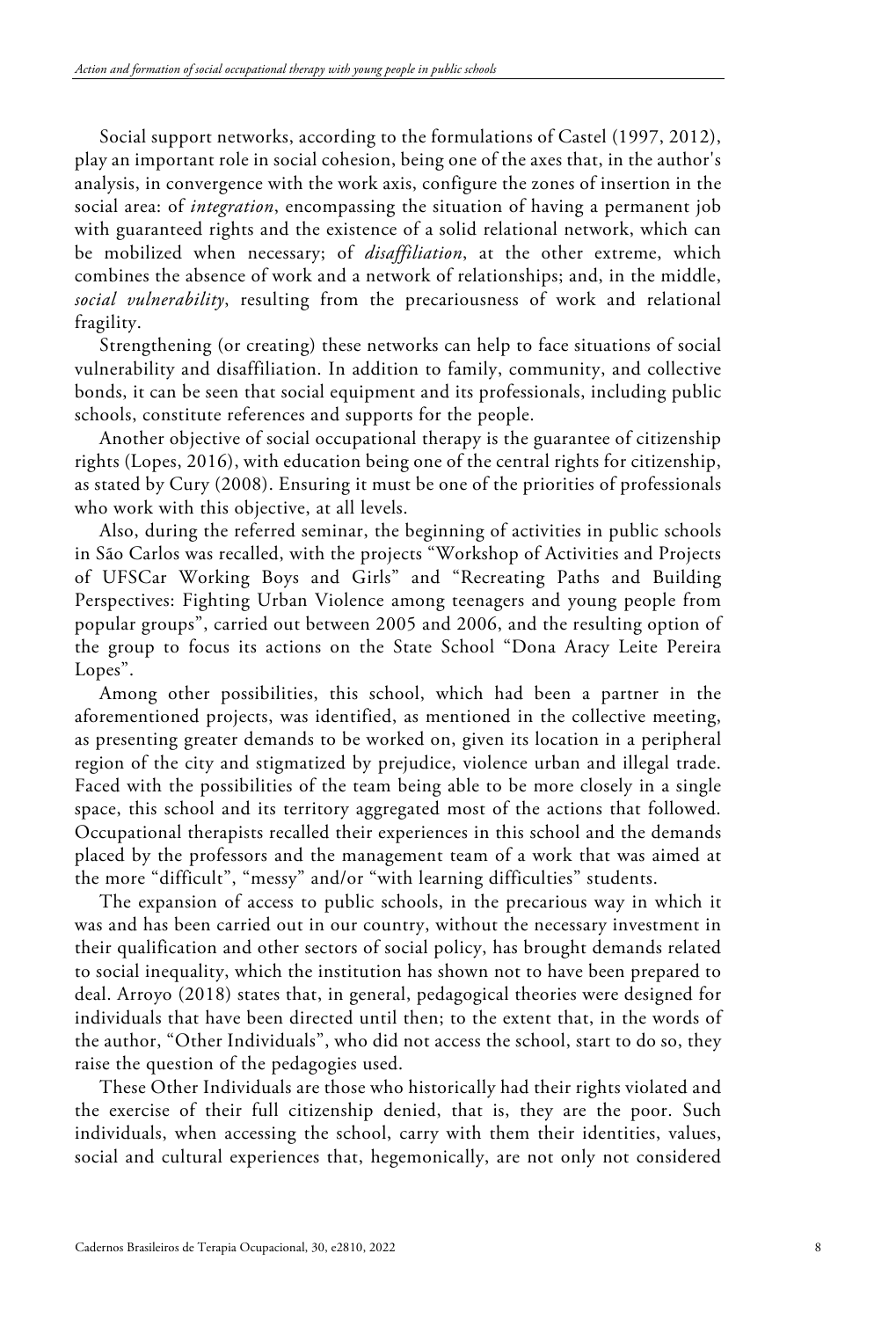by traditional pedagogy, but are inferior, seen as individuals to be civilized and moralized (Arroyo, 2018).

An action that is done in the opposite direction requires the recognition of these Other Individuals as people of rights, with their particular values, political, economic, and cultural relations, which bring other ways of thinking about education, demanding Other Pedagogies<sup>[14](#page-8-0)</sup>, which turn to the emancipation of students (Arroyo, 2018).

Thus, the requests of the school team become understandable, for which METUIA/UFSCar, by accepting these demands, on the one hand, presented a technical response to a real problem and, on the other, made it possible to create a bond with this school and the development of several projects and actions, including those that are still ongoing, which can be understood as legitimizing this work.

On the design that was built, with the proposal of an action that would be carried out within the school institution, but also outside it, together with other equipment and services of the care network for adolescents and young people in that territory, Patrícia assesses that:

> [...] *we were there for the young people* [...] *being in different spaces to compose this network of these young people, so I think this design is also very assertive in the design of social occupational therapy* [...] *circulating in the school, at the community center, and in the neighborhood* [...]: *articulating actions at school and the youth, center to expand and build a support network for young people and especially for young people we accompanied and who were out of school or they had difficulty staying in that space* (Borba, 2017, personal communication, p. 12/13. Seminar).

Such statements and reflections explain the methodological proposal developed by METUIA/UFSCar for the public school, in what has been called here as "from the outside in, from the inside to the outside", interweaving points of the care network of adolescents and poor youth.

During the seminar, through the dialogue of the collective debate, we could formulate a consensus that the focus and priority of the work were (and continue to be) young people, which generated the following reflection: then, it would only be school a context for the work of the occupational social therapist?

Takeiti pointed out that, in a sense, yes, being in school is a strategy to reach young people (Takeiti, 2017, personal communication). On the other hand, Lopes draws attention to the specificity of the school institution and its ways of functioning that shape the experience of young people in this space (Lopes, 2017, personal communication).

Both points can and should be considered. The public school, within what has been and has been undertaken by METUIA/UFSCar, can be considered a context in that, as this is the place where most Brazilian young people from the popular and/or poor classes are concentrated, carry out actions that institution facilitates

<span id="page-8-0"></span><sup>&</sup>lt;sup>14</sup> An important note of the author is the fact that these Other Individuals, in their struggle for the expansion of their rights and recognition, engendered and engender the construction of Other Pedagogies that should be valued in teaching.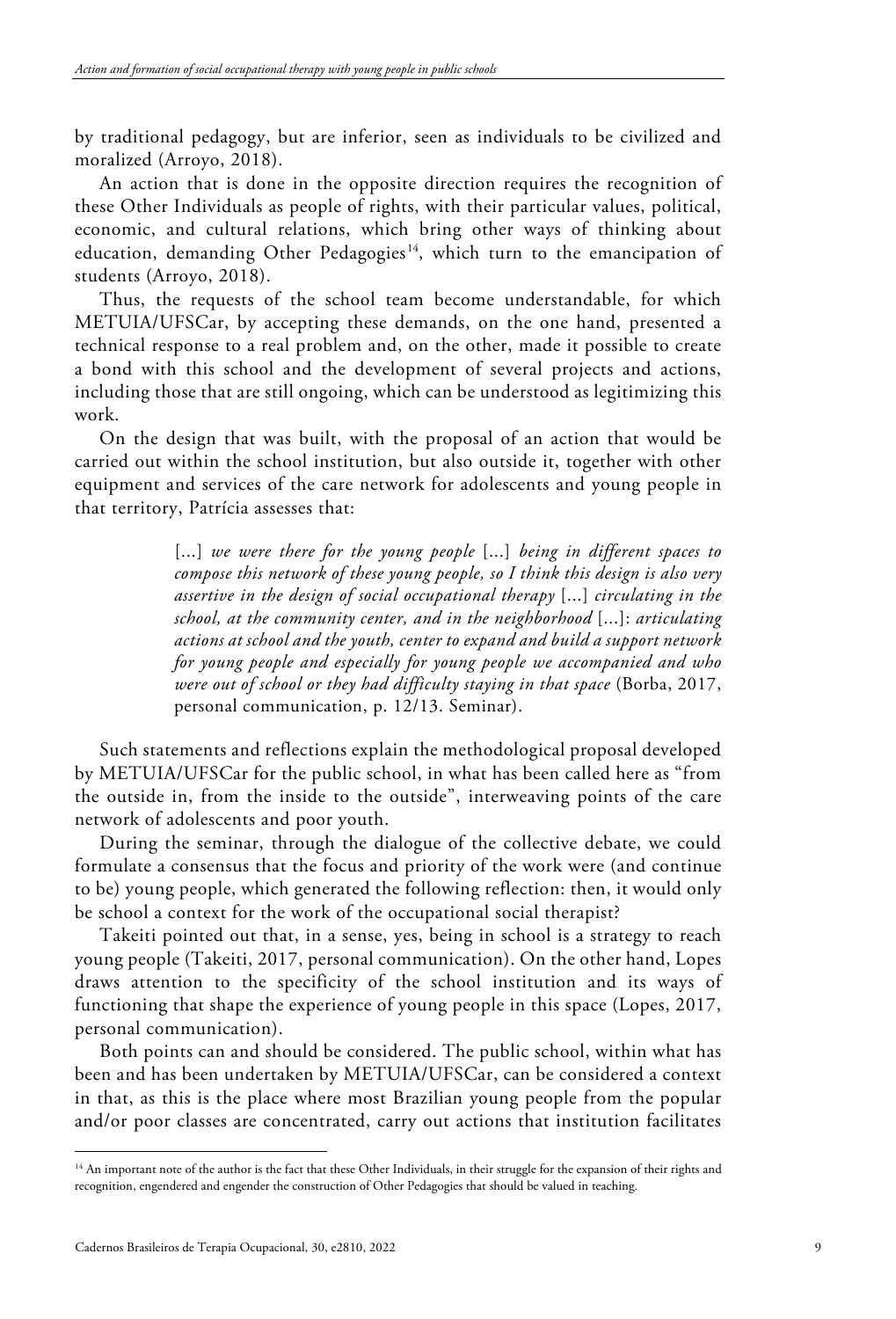access to them. However, due to the particularities of the school institution, especially due to its contradiction between disciplining and the production of autonomy, it also becomes a locus of action, that is, it brings specific demands.

As stated by Dubet (2003), the school is not only influenced by the excluding structures of society, but it is also an agent of exclusion processes for those who do not adapt to its rhythms and norms. At the same time, the centrality of the school in the social imagination as the main means of change and social ascension, its fundamental relationship with the socio-economic development of countries, as well as a place of learning and preparation for adult life, can lead young people to seek to shape their behavior and desires according to the institution's rules.

Even more complex in Brazil, it is necessary to consider the mark of social inequality that persists in our history of not prioritizing, as necessary to overcome it, Basic Education, in terms of investment, management, and distribution of public resources, to include everyone in a quality public school, as has occurred in many other countries, including South America, since the end of the  $19<sup>th</sup>$  century (Buffa, 2012).

Another point to be considered about the conformation of school experience is its place for the sociability of youth and in the formation of their identities (Dayrell, 2007). Although the school is, in essence, a collective space, of group relationships, the format in which its activities are traditionally structured, with short periods, do not favor the enjoyment of relationships, as there is no incentive to meet; on the contrary, its performance is difficult (Dayrell, 1996). In contrast and even in resistance, young people seek to create other ways of being in this space that favor sociability, imprinting their rhythms, with emphasis on the "chaos", often already cultivated in virtual environments and outside of school, but in their disciplinary standards are not considered in everyday school life (Pereira, 2014).

Thus, we evaluated that the dynamics of this institutional organization conform to specific demands that can be worked on by occupational therapists in partnership with managers and teachers, enhancing the creation of more inclusive, democratic, and participatory processes, of meaningful experiences that help poor young people in its future projections and the expansion of spaces for exchange, sociability, and construction of supports, including for the school team.

## **Objectives and specifics of METUIA/UFSCar proposals in public schools**

The occupational therapists' testimonies point to different types of objectives of the therapeutic-occupational interventions, from more specific ones, which have been shaped and diversified over the years, according to the proposals and demands read by the work team and/or brought by the school teams, which also outlined the drawings of the extension projects, as well as more general objectives that guided such proposals:

> [...] *the themes of the class were worked on, the sociology teacher brought themes and the METUIA team* [...] *managed to develop dynamics, as an attempt at differentiated learning for the students. So, we used the content,*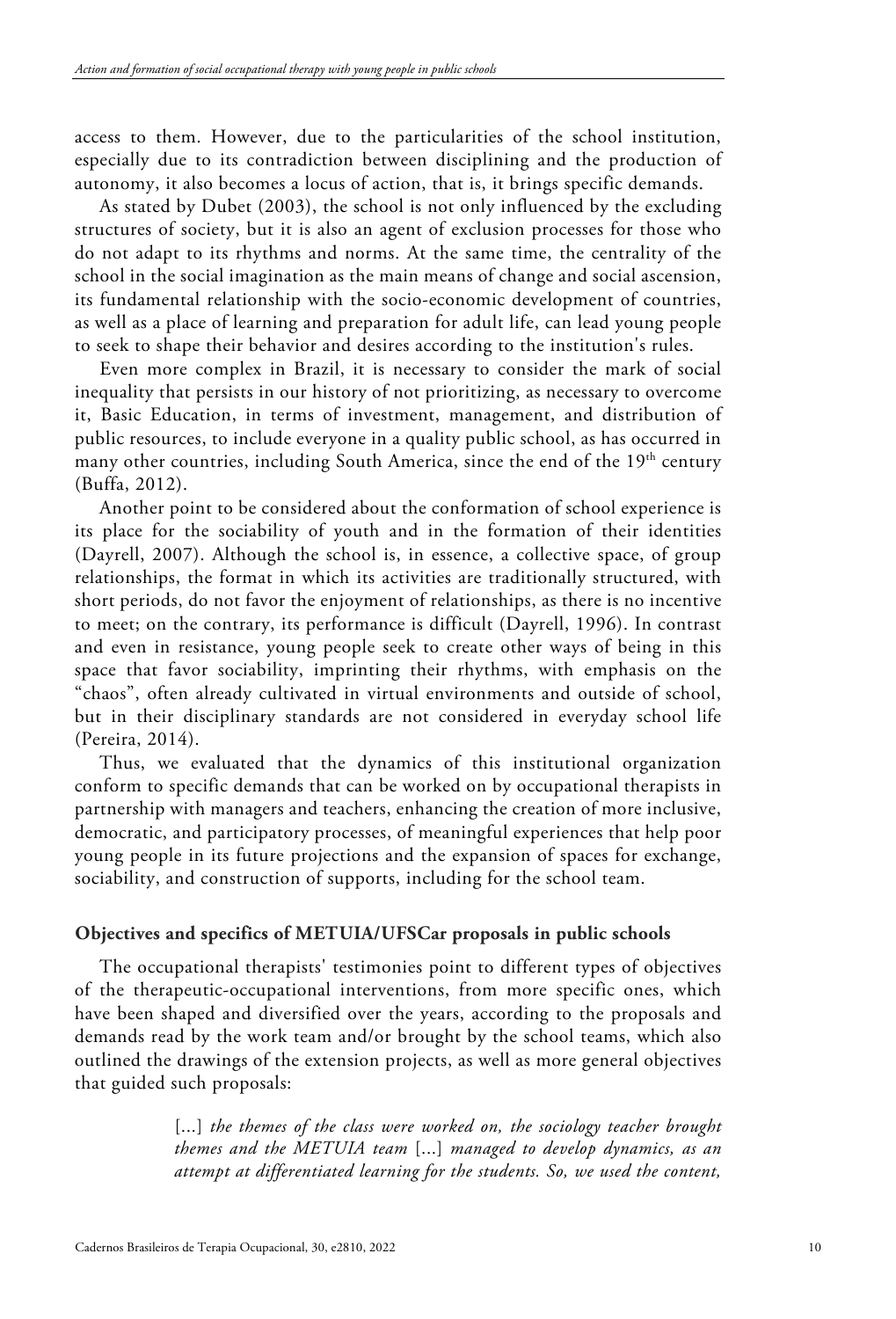*but in a different way* [...] *this approximation of the young person's language with the content* (Papini, 2017, personal communication, p. 3).

*The school thought that the theater workshop would be interesting, and it was a student from the school who would coordinate the workshop with us* [...] *had the objective* [...] *of participating in these workshops and helping* [...] *for them to happen* (Silva, 2017b, personal communication, p.4.).

[...] *the project had the objective of publicizing the ECA, and discussing, problematizing it with children from public schools* [...] *we used to do activities with the children through games, the most playful resources so that they could understand the ECA, the issue of rights, guarantees* (Morais, 2017, personal communication, p. 4).

*One of the general objectives was to stimulate reflection, as well as to promote experiences that also brought the issues to the level of the body, favoring the expansion of the creation of life projects* (Souza, 2017, personal communication, p.3).

[...] *this reconstruction of the sense of seeing studying again as a perspective for the future, a project for the future, I think this is another dimension. This issue of the network, as we help via the place we are, which is not necessarily the school, but the school institution in the reception of certain demands, in the permanence* [...] *the creation of a more favorable space for learning* [...] *the discussion of rights and citizenship* [...] *this possibility of facilitating this process and creating a more favorable or meaningful environment, with meaning for learning* (Malfitano, 2018, personal communication, p. 20).

Regarding the general and specific objectives of METUIA/UFSCar's proposals for public schools, during the seminar, when a synthesis of the testimonies given by the occupational therapists was presented, there was a consensus that all those who were listed compose the list of objectives of the actions, which would be, about young people: the guarantee of their rights, the strengthening of those young people towards the construction of more autonomous lives with more possibilities of choice and participation, as well as the construction and articulation of support social networks around them. Specifically, in the public school, the professionals showed the understanding that the actions are aimed at building a more inclusive, dialogic, and democratic space in the daily experience of young people, in an action that takes place in the simultaneous transit between collective and individual care<sup>15</sup>.

In this sense, the occupational therapists also indicated that the experiences of METUIA/UFSCar support work for the transformation and redefinition of the school space, developing more democratic ways to build relationships, with spaces for exchange and socialization, creating strategies for the promotion of dynamic

<span id="page-10-0"></span><sup>&</sup>lt;sup>15</sup> Here, care is understood to be the offer of intense support for the maintenance of collective life (Fine, 2005), with the purpose of making society more democratic (Tronto, 2007).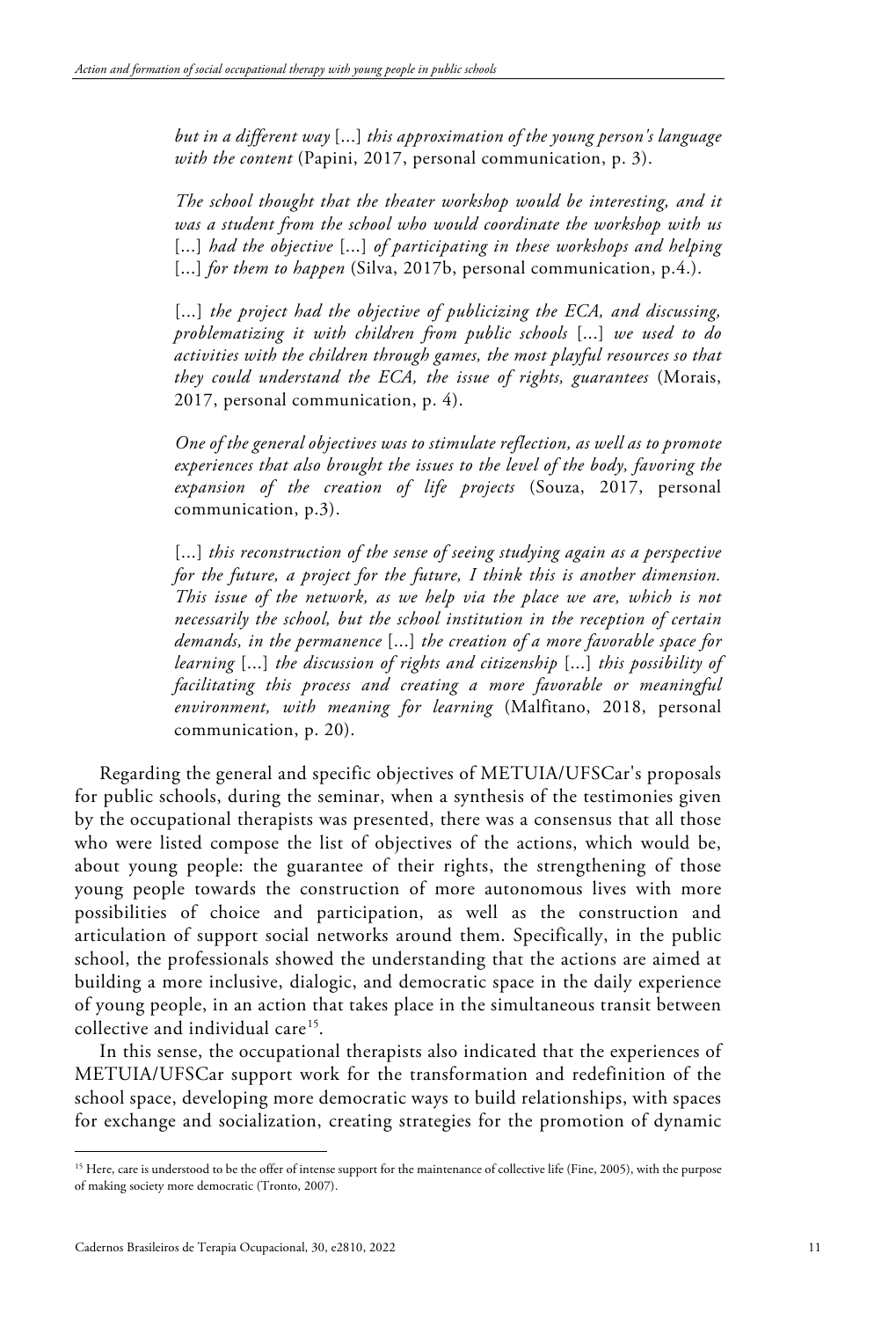learning, so that the contents are closer to the youth universe, contributing to supporting together with students and different subjects of the school for the construction of collective proposals. Such actions, in the view of those professionals, contribute to the creation of a feeling by young people of belonging to the institution and to encourage the participation of young people both in the school context and outside it, positively impacting school permanence.

The testimonies and collective discussions reveal a consonance of the speeches with the bibliographic productions made by the METUIA/UFSCar team and widely publicized (Pan & Lopes, 2020).

Regarding the specificity of the work of social occupational therapy in public schools developed by METUIA/UFSCar, there was agreement in the understanding in the practical application of this theoretical-methodological reference, referring to what underpinned how occupational-therapeutic interventions were thought and created:

> [...] *this creation of what to do, in terms of resources, this creation and that is not even such a different thing, from dynamics or projects, interdisciplinary projects, theater, more collective projects within the school and bringing people together, joining partners to do these actions, that's fine, I don't know if it's ours, it's not our specific one, but I think this is very strong in our education, in social occupational therapy as a concern* (Borba, 2017, personal communication, p.14-15).

This and other testimonies bring us back to Lopes & Malfitano (2016) about the objectives of METUIA/UFSCar in the production of intervention methodologies for working with youth, which can be incorporated and learned by professionals, particularly occupational therapists, in working with this population, in different spaces, including schools, considering their specificities.

The concern with activities designed in such a way as to enable the approximation and connection with the individuals, identification of demands, creation of spaces for coexistence and participation, and, based on Paulo Freire's (Freire, 2011), production of awareness processes is highlighted (Barros et al., 2002).

The analysis of the interviews also revealed a consensus in the understanding regarding the specificity of a work proposal aimed at social demands, as exemplified in the following statements:

> [...] *I start by comparison. I'm not there for inclusion. If we think strictu sensu, inclusion of the boy who has a specific problem within the school context, then I look at the youth dimension, I look at social issues* (Takeiti, 2017, personal communication, p.9).

> [...] *specifically with social occupational therapy, I believe that there is this relationship of being able to think of all these people beyond those who have specific issues of disabilities, problems, problems that are often invisible also within the school* [...] *with their issues of poverty, of inequalities and with*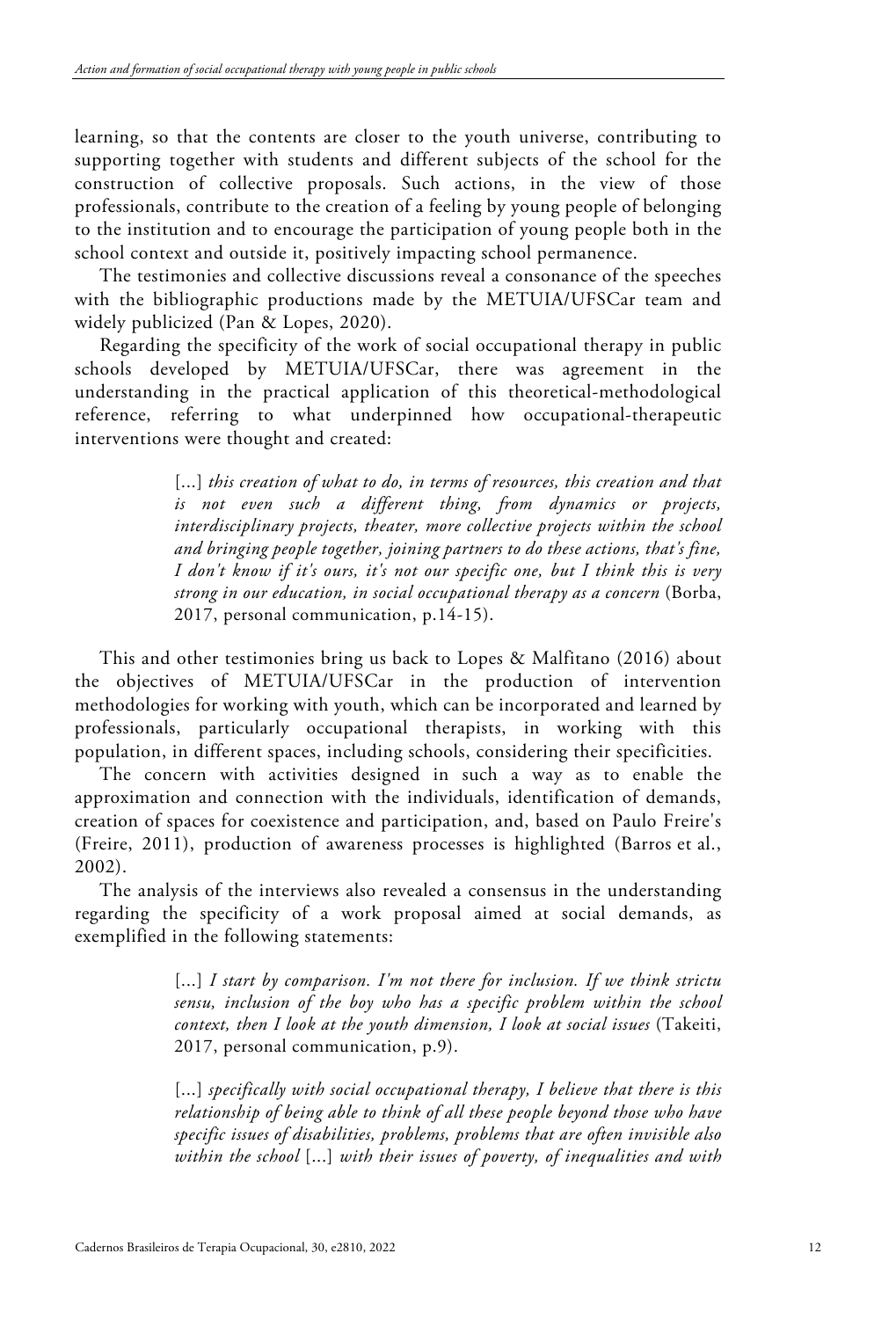*all this daily life that comes with it, inside the school, inside, outside, that is, in short* (Silva, 2017a, personal communication, p.11).

Therefore, we identified a convergence in work that is developed in a different perspective from Special Education, in the direction that the demand worked occurs, specifically, due to the condition of social vulnerability to which people are submitted and the implications for the performance of their citizenship rights and their social participation. This does not mean that young people with disabilities are not targeted individuals of occupational social therapy actions; on the contrary, in public schools, they make up the group in a situation of social vulnerability and, possibly, with limited social participation.

The occupational therapists' testimonies and statements also indicate a disagreement with the fact that an inclusion action is produced or not. These notes are pertinent, considering that the bibliographic productions of the group do not make a direct reference to Inclusive Education, nor Special Education (Pan & Lopes, 2020). However, if we are guided by an understanding that Inclusive Education is a proposal that focuses on building an inclusive school for, in fact, everyone (Bueno, 2014), we must think about how to include everyone who is excluded from it or, as discussed by Buffa (2012), those who even attend the school institution are somehow excluded from school processes, which involves students with disabilities, but not only that.

If METUIA/UFSCar's actions focus on the access and permanence in public schools of children and young people who have difficulties for reasons related to the situation of social vulnerability they experience, that is, aimed at the exclusion of this public from and in school, we can consider that such actions are consistent with the perspective of Inclusive Education, understood in its scope as a whole, which is not common in occupational therapy.

This is a necessary discussion about the differentiation between Special Education and Inclusive Education, which, in Brazil, have sometimes been put as synonyms (Mendes, 2010), also in the productions arising from occupational therapy (Pereira, 2018). Nevertheless, if there is an alignment with Inclusive Education, by analyzing the textual productions of experience reports and the designs of extension projects, we can also consider that the METUIA/UFSCar proposals go beyond it since they are not limited to the institution school, as brought up by some occupational therapists in their interviews, as exemplified: "Thinking about actions that reach young people and that they are interested in so that their experiences leave school too and can go to their families, can go into the territory" (Morais, 2017, personal communication, p. 13).

Therefore, it is a work proposal that seeks to link the "inside" and the "outside" of the school, interweaving support points between the school institution and the community and its territory and other social facilities. This inside-outside relationship allows knowing the reality experienced by young people in their different spaces of life, providing subsidies for the promotion and strengthening of their social support networks, their projects for the future, as well as the creation of strategies that help them to access and remain at school.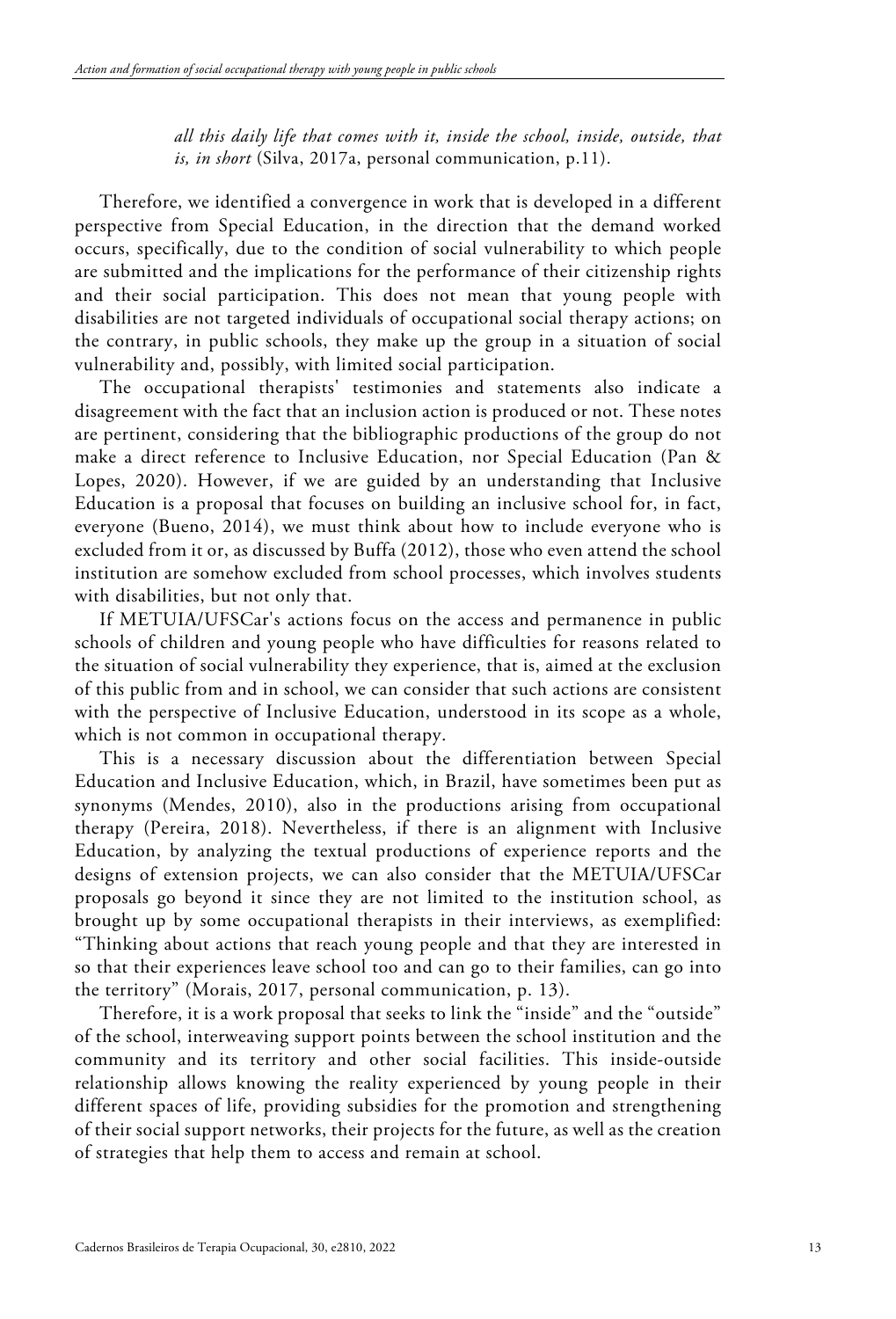Another objective of METUIA/UFSCar's actions, punctuated by occupational therapists, is the training of professionals trained to work with poor youth and/or popular groups, guided by the social issue [16](#page-13-0), and who understand the public school as a central institution for this population, in general, and not just for those with disabilities.

The recognition of young people as people of rights, for whom the formulation of specific social policies is necessary, is a recent fact in Brazil. Although some progress has already been achieved, the negative stigma persists, particularly with poor young people, due to violence rates related to them (Abramovay & Castro, 2015).

We can point out the importance of the actions developed by METUIA/UFSCar with urban popular youth and the training of professionals sensitized to work with this audience, being recognized by the egress students, in their testimonies, from the experiences in the professional internship, such as illustrated below:

> *Before the internship at METUIA, I had not experienced working with young people. I knew about the possibilities of occupational therapy work with the elderly, children, women, etc... but not with young people. METUIA allowed me to become much more sensitive and prepared to work with this population, even if it was in a context beyond work in public schools* (Research Documents, collaborator 30<sup>17</sup>. Questionnaire).

> [...] *the internship was able to provide techniques to approach young people and their realities of life, as well as the understanding of issues that permeate the social issue, their vulnerability processes, among other aspects* (Research Documents, collaborator 4. Questionnaire).

In response to the online questionnaire, in general, former students point to the expansion of the reading of the occupational therapist's possibilities of action in public schools based on a foundation that is neither based on health references nor focused on school inclusion of children and adolescents with disabilities, but that evokes social participation inside and outside the school. The following comments are illustrative:

> *The work of occupational therapy in schools historically, as we know, was built by looking at disability: the difficulties of access and mobility, adaptations for better student development. The internships at Metuia allowed us to understand another position* (just as important) *of the occupational therapist as a facilitator of discussions and youth empowerment, as a mediator between different sectors, to propose workshops and activities that cause transformation and approach to relevant issues seen at school or of current events, both with young people and school professionals* (Research Documents, collaborator 11. Questionnaire).

<span id="page-13-0"></span><sup>&</sup>lt;sup>16</sup> Castel (2012)'s understanding of the social issue is used as a reference, for whom it can be defined as the result of the contradiction between capital and labor.

<span id="page-13-1"></span><sup>&</sup>lt;sup>17</sup> Testimonies identified as collaborator come from the online questionnaire and could be answered anonymously.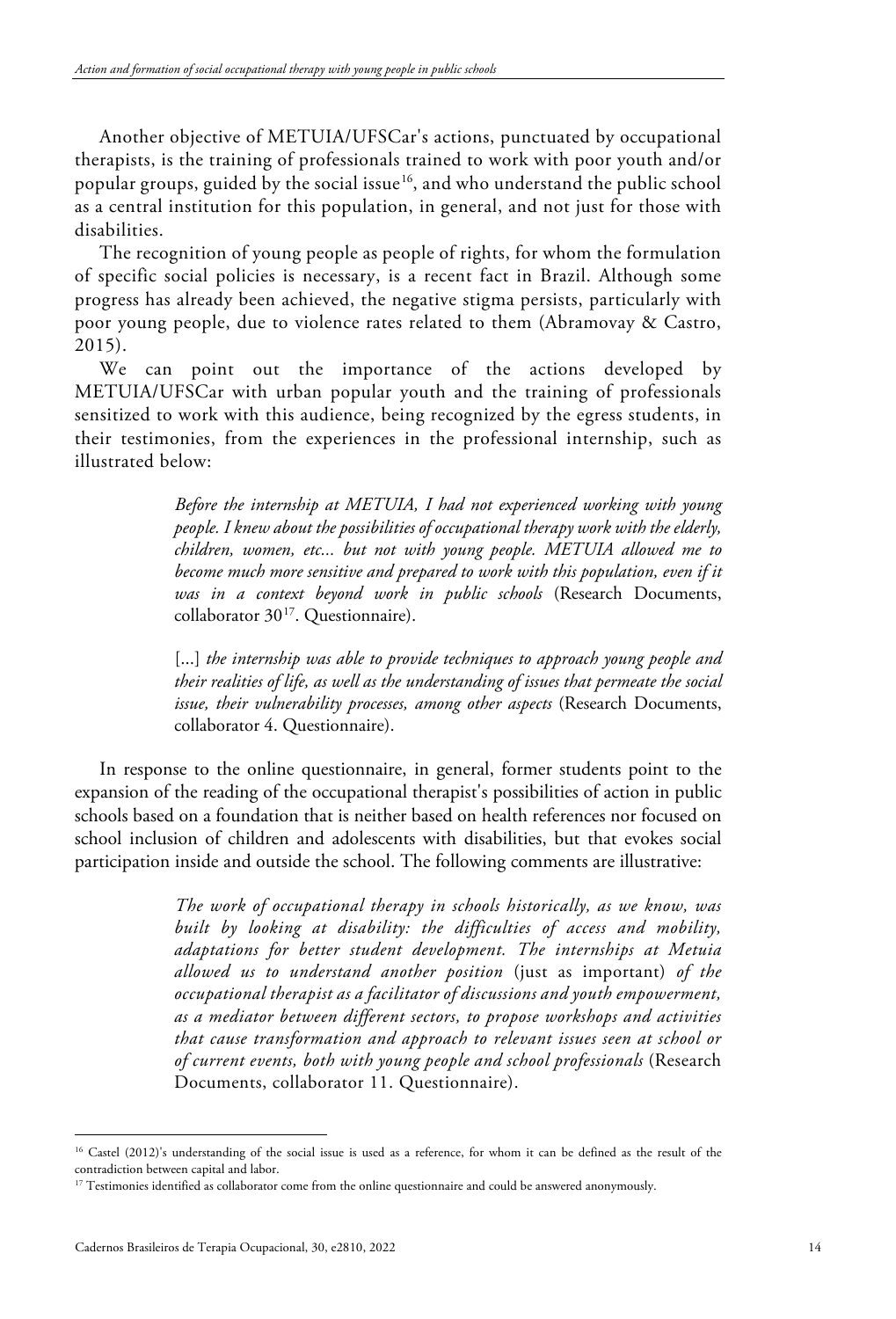*I believe that the work of occupational therapy in the field of education should be a social articulator, in defense of citizenship rights, guaranteeing access, permanence, and quality of education for all* (Research Documents, collaborator 10. Questionnaire).

One of the main objectives of METUIA/UFSCar has been to train professionals who are ethically and politically committed to the demands they deal with, questioning the responsibility of the technician or, based on the ideas of Basaglia (1986), the social mandate of the technician in society.

If occupational therapy is a profession that focuses on the social participation of people who, for various reasons, have restrictions for it to take effect, the ethical and political commitment of these professionals must be given in this regard. However, full social participation can only be done, in fact, with the guarantee of social rights within the scope of citizenship, according to the formulations of Marshal (1967). That is, one can only speak of social participation together with the guarantee of the duties and rights of full citizenship.

Therefore, we defend that training in occupational therapy as a whole must encompass this complexity of knowledge since the struggle to guarantee rights and social participation must be placed in the entire area.

In addition, a proposal for training occupational therapists "inside the school", in which the professional in training has experience of the specificity of this institution, its dynamics, and rhythms, with the deepening of theoretical contributions appropriate to the field, can contribute to this technician both to think of this institution as a place of work and/or intervention achievements, as well as for the development of a more contextualized practice.

## **About the results of actions**

In the previous notes on the objectives of METUIA/UFSCar actions in/for/on public school, the results are brought in different senses, as elucidated in the interviews with the occupational therapists:

> [...] what I saw, as a result, was a redefinition of meaning, and even the meaning *of life, it seems like a very philosophical thing, but it isn't, many people there talked about it, how much that space had a meaning for them, and how much even that this allows you to review other things in life. Look for other things, belief in their potential* (Amador, 2017, personal communication, p. 6).

> *I think that from a more individual point of view, we can point out that we can work with an idea of expanding access, of law, for those students who are there [...] another way for you to work with awareness and* [...] *how do you look at education in a way that brings awareness, of your social place, of the social place of that school, of those people, of your group* [...]. *It is logical that we would like a social transformation that was for everyone,* [...] *but it is also an individual touch, even though I believe that strength is for the collective, but that's it, I need empowered individuals for this collective to happen, to actually produce other things, so for me this is our greatest contribution: a look, an action, a reflection*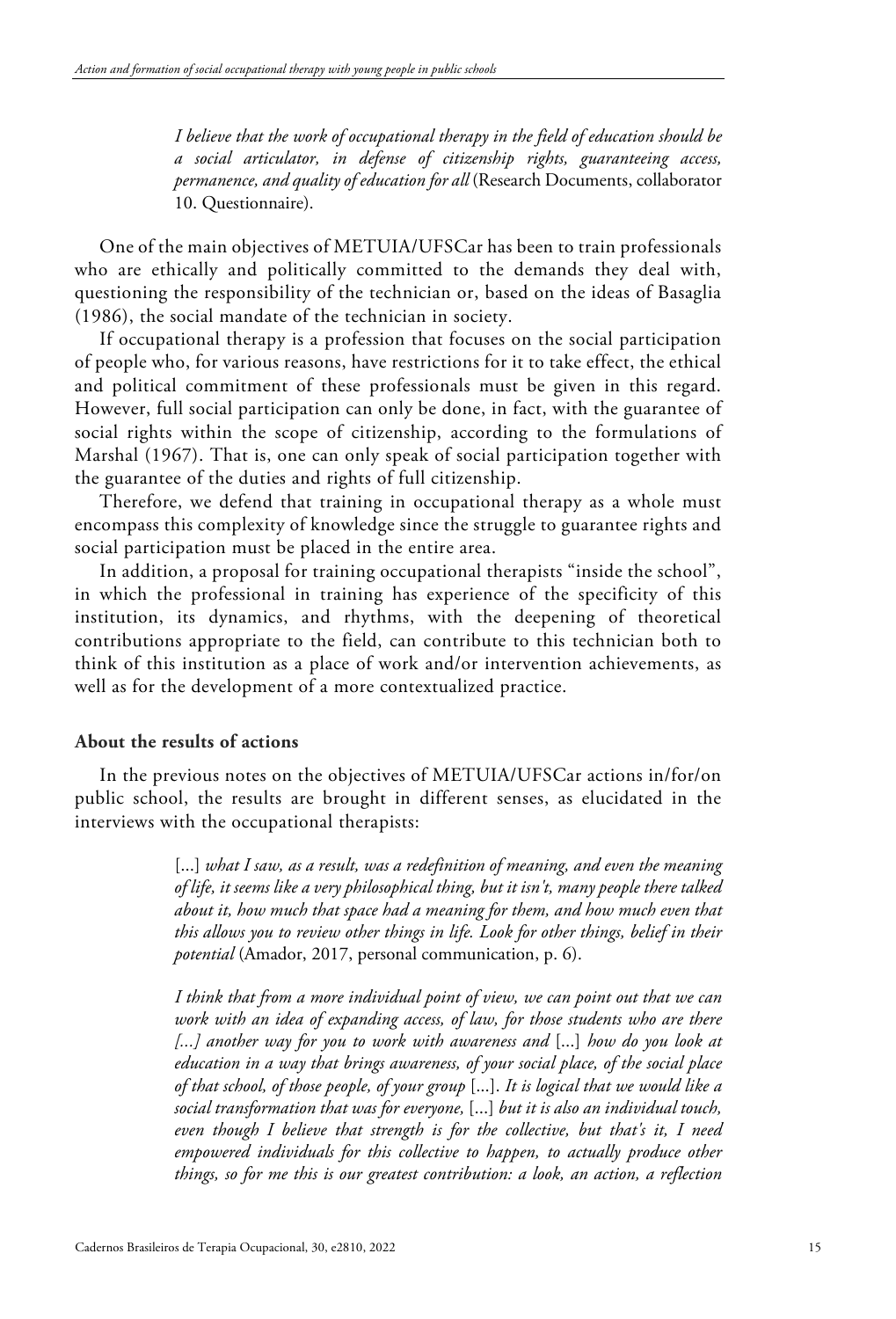*that I do not know if many people do* (Silva, 2017a, personal communication, p.13-14).

During the collective meeting and the debate about what is produced from the interventions and what can be inferred from the results, after the presentation of the data synthesis and the initial analyses, the occupational therapists agreed on the impacts achieved being in a subjective dimension and more associated with the lives of young people than with the institution but that influence their relationship with the school. In this sense, they pointed out that interventions create spaces of belonging, for young people to appropriate their rights, think, expand and change their projects for the future, enable processes of discussions, reflections, and awareness, which contribute to the production of meaning at school and the education.

Such analyses, although they cannot be measured so far, are indicative of the work of occupational therapists in public schools.

According to the last National Household Sample Survey, carried out in 2016, 24.8 million young people between 14 and 29 years old did not attend school and/or had not gone through the entire educational cycle, with the most recurrent justifications being working or looking for a job, lack of interest and need for household chores or care for others (Instituto Brasileiro de Geografia e Estatística, 2016), which highlights the importance of interventions aimed at redefining the school and its space, as well as to foster the feeling of belonging to it, which can result in the desire to stay and/or return to study.

In an extremely unequal country, achieving completion of Basic Education cycles means, although not in a direct but fundamental relationship, the guarantee of citizenship rights, as well as the concrete possibility of better living conditions, given that completion of high school is a minimum requirement for many jobs.

The results presented here indicate the possibility of the contribution of social occupational therapy around the permanence of poor young people in Basic Education, which continues to require investments, in the scope of education, beyond access (Ferreira Junior & Bittar, 2006). Nevertheless, it is also necessary to emphasize the need for investment in the quality of education, which involves better working conditions for teachers and better infrastructure (Ferreira Junior & Bittar, 2006).

Other testimonies showed the processes of reflection and awareness that contribute to the redefinition of the place of the school in the daily lives of young people, but, in addition, they can provide experiences of social participation, inside and outside the school, and of emancipation.

Therefore, it is necessary to invest in other studies that look more closely at the point of view of partner professionals and young participants on therapeuticoccupational practices in public schools from the perspective of social occupational therapy.

Concerning the results for professional training, based on the answers obtained from the questionnaires, the absolute majority of students who went through an internship at METUIA/UFSCar recognize the importance of this experience for their professional training in a more general way. In their comments, they point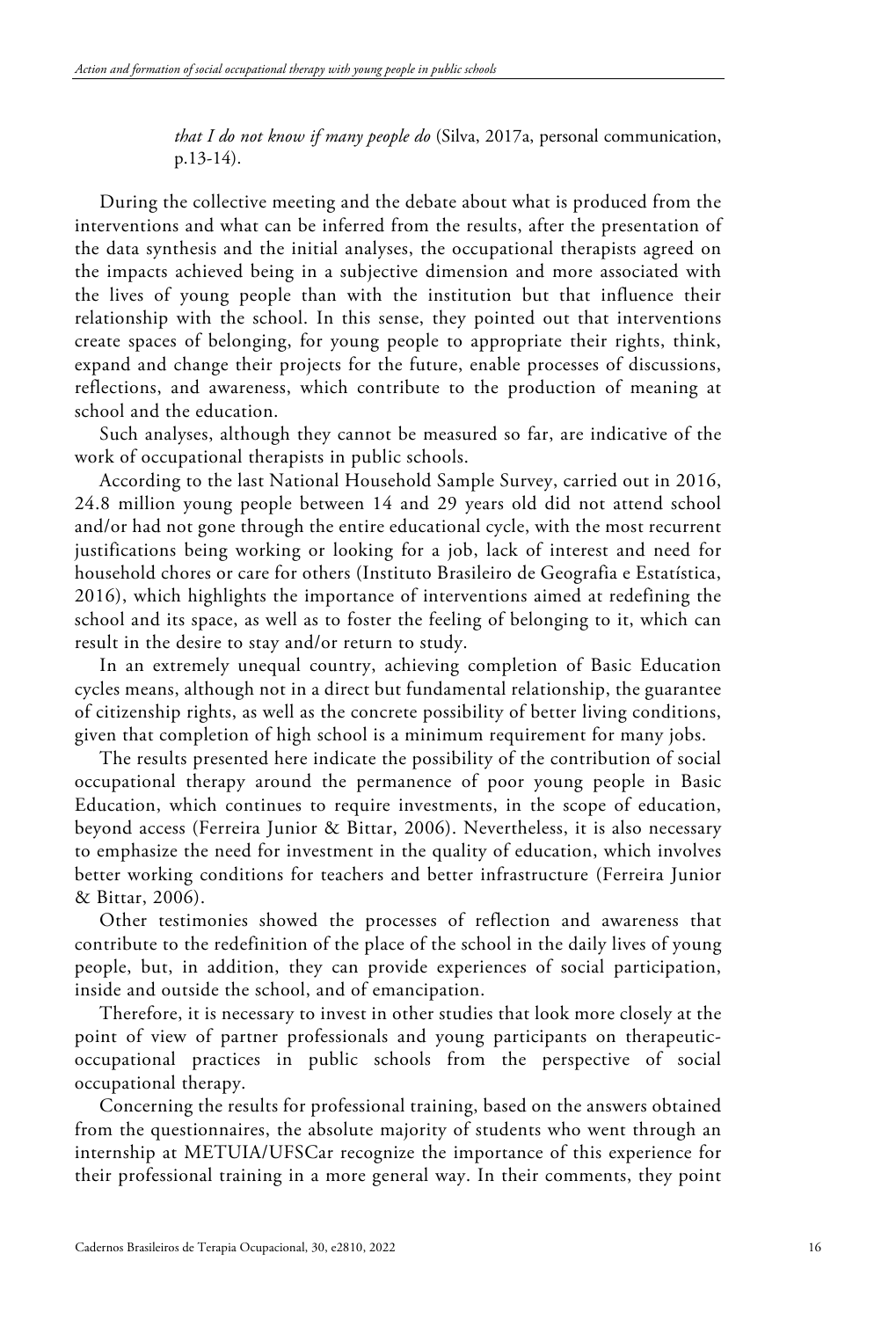out the contributions of the internship regarding the expansion of the understanding of the profession beyond the health sector and the understanding of the social field and the demands arising from the social issue, as well as the reflection on the role of the technician, of accountability with the demand they deal with and the understanding of the occupational therapist also as a political agent, as exemplified below:

> *It allowed me to tread a path with more meaning in my professional life, taking into account the technical, ethical, and political dimensions of the occupational therapist* (Research Documents, collaborator 10. Questionnaire).

> *It taught me to make a critical and contextualized reading of occupational therapy in any other area of knowledge and activity* (Research Documents, collaborated 20. Questionnaire).

> *METUIA allowed me to better discover what citizenship and rights mean and to find strategies to fight social inequality. My experience at METUIA was fundamental for my training* (Research Documents, collaborator 30. Questionnaire).

In addition to the training of students, occupational therapists highlighted the importance of their experiences with METUIA/UFSCar, as well as providing learning for themselves:

> *Before the contact I had was in a meeting with the teacher, case discussion, now living the school, smelling the school, the sound of the school, it's different, so for me it was a very big challenge, and at the same time very cool, because I think METUIA has a collective work thing, so for me it was a unique experience, to be able to think with the students* [...], *in a more horizontal relationship, because I was also starting in this field* [...]. *I think I brought much more with me than I could take, today I see that how much I learned there* (Amador, 2017, personal communication, p.5).

As some productions indicate (Calheiros et al., 2016; Pereira, 2018), METUIA/UFSCar has been a pioneer in the undertaking of actions in public schools from the perspective of social occupational therapy. Thus, we expect that occupational therapists who were involved at the beginning of these elaborations, and who did not have this specific prior training, feel this professional experience also as a training process.

From this process, the result is the incorporation of theoretical and practical references taken by occupational therapists and by graduate ex-students, in their subsequent professional practices.

We highlight those who, as part of teaching, created other centers of the Metuia–Occupational Social Therapy Network in different public universities in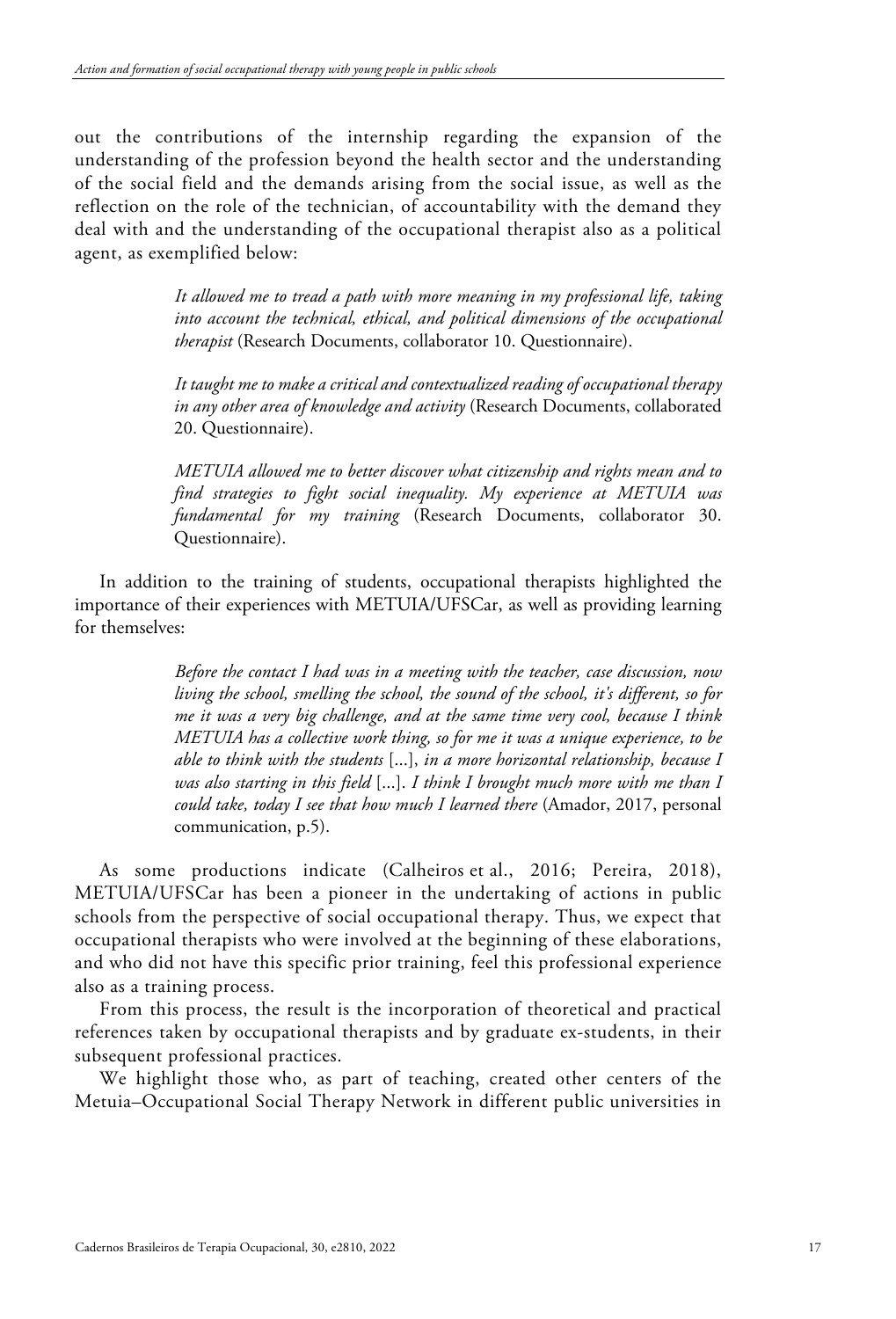the country<sup>[18](#page-17-0)</sup>, with emphasis on those who propose to implement proposals that correlate social occupational therapy, youth, and public schools.

For these professionals, this reverberation is presented in the three dimensions of work that make up the public university: teaching, research, and extension. Specifically, in poor youth or from popular groups and public schools, the proposition of actions that, in a way, replicate the experiences lived with METUIA/UFSCar stands out.

Such data are indicative that undergraduate students in occupational therapy at these universities are having the opportunity of training in social occupational therapy and with experiences in public schools and/or with opportunities to raise awareness of this theme, in addition to what has been developed by METUIA/UFSCar.

For professionals who are involved in assistance services, this repercussion on their practices is manifested at different levels: thinking of public school as a space to promote interventions with young people, in youth as a specific population group in which it is necessary to think public policies, the resources, and methodologies that work with young people requires and how METUIA/UFSCar structures the relationships between team members and those with the individuals to whom the actions are directed.

The set of data showed the contributions of METUIA/UFSCar both at the theoretical level, when professionals incorporate the references produced and used by the group in their practices, interventions, and teaching, as well as at the technical-operational level, in the creation, elaboration, and development of university extension projects, training practices, and care services, especially in the use of resources and methodologies learned from their experiences at METUIA/UFSCar, proving the possibility of replicating their work methodologies, developed and named so far (Lopes et al., 2014).

# **Constructions and perspectives for the work of occupational therapists in public schools**

One of the points of debate about the action and formation of social occupational therapy in public schools is around the possibilities of professional insertion. Therefore, occupational therapists bring multiple and different views, moving from acting in schools and with different audiences, not just young people, to practice in other social facilities, with the school, as exemplified in these statements:

<span id="page-17-0"></span><sup>18</sup>Among the occupational therapists and graduate students who attended METUIA/UFSCar, Patrícia Borba created, the UNIFESP nucleus in 2012, currently composed also by professors Débora Galvani, Gabriela Pereira Vasters and Pamela Cristina Bianchi. In 2014, Gustavo Artur Monzeli and Giovanna Bardi, professors at UFES, together with professor Maria Daniela Côrrea de Macedo, created a center at this university. Beatriz Prado Pereira and Iara Falleiros Braga, professors at UFPB, created in 2018, in partnership with professor Waldez Cavalcante Bezerra, from UNCISAL, a nucleus that brings together these two institutions. Finally, although there is no Metuia Network nucleus at UFRJ, two professors from that university, Monica Villaça Gonçalves, a METUIA/UFSCar graduate, and Beatriz Takeiti, who worked as an occupational therapist at METUIA/UFSCar, bring the reference in their statements METUIA/UFSCar's proposals for the preparation of their projects.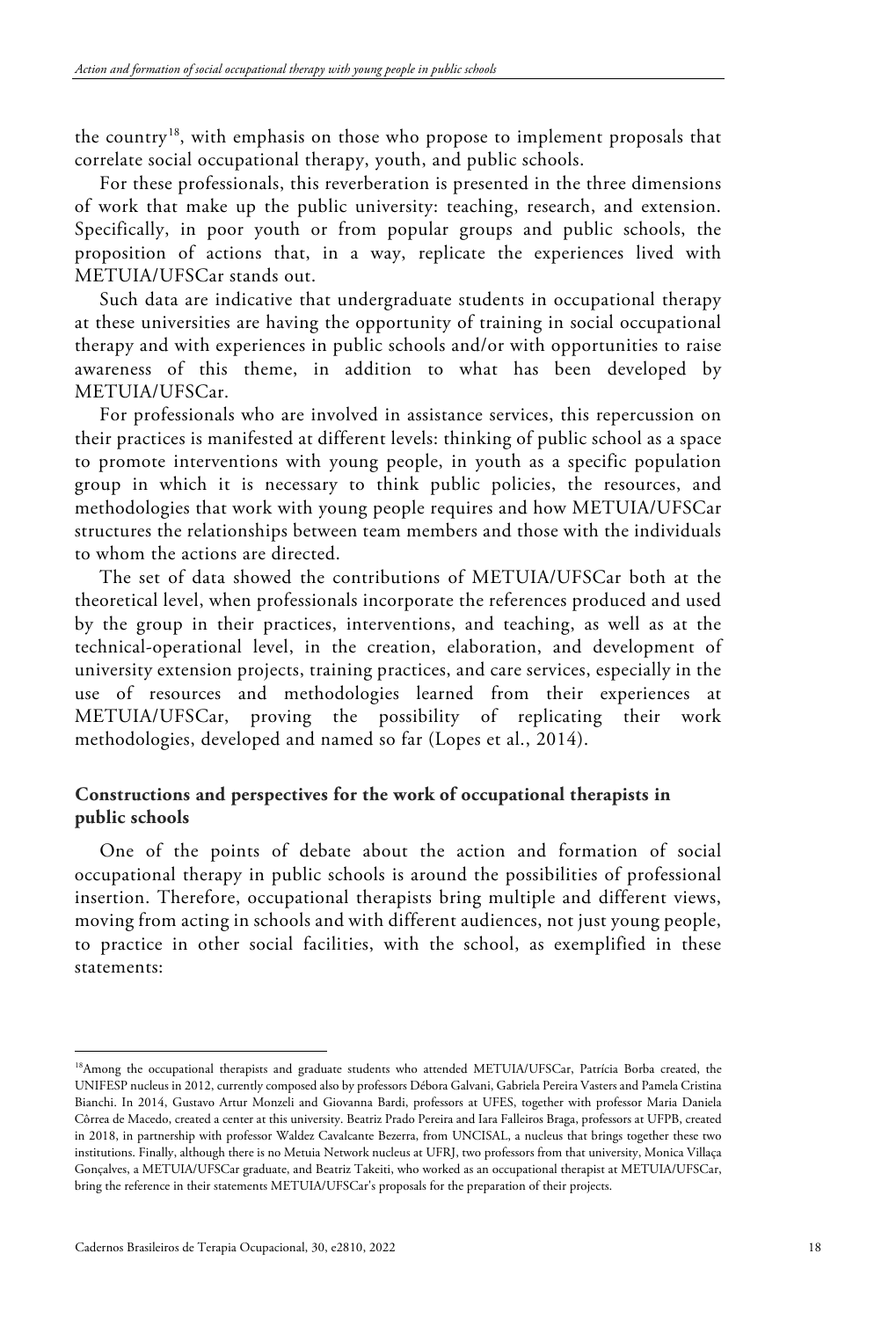*I believe that occupational therapy has to be part of the public school, it has to be part of the school team, both in early childhood education and in elementary and high school education, I think we have a lot to contribute. Occupational therapy actions at school are still very focused on health, learning, and inclusion difficulties, but there are other possible types of intervention, such as in the social sphere* [...]. *It is necessary to integrate the school with the community, the school has to be without walls, and this is a concern of occupational therapy for public schools* (Papini, 2017, personal communication, p. 6).

*I think there are a thousand possibilities* [...] *if you are an occupational therapist, you are at the NGO and you will form a partnership with the school* [...] *if you are from a UBS and then you will form a partnership with the school* [...] *will also depend on the occupational therapist's repertoire, then on the institutional place and the occupational therapist's repertoire* (Borba, 2017, personal communication, p. 14).

There are different glimpses into this professional performance, from the composition of the school team to the articulation with this social equipment from another service or sector. Therefore, it is a broad discussion on the possibilities of occupational therapist contribution in public schools and, particularly, from the perspective of social occupational therapy, incorporating this professional into the education sector and/or developing projects in partnership with these institutions. Several of us have proposed this debate to our collective organizations, such as what happened in the Occupational Therapy and Education Working Group at the V National Seminar on Research in Occupational Therapy, held at UNIFESP, in 2018, to build common places for the area in its correlation with the education sector, given the complexity arising from different coexisting perspectives.

# **Conclusions**

This research sought to understand the proposals for actions in occupational therapy developed by METUIA/UFSCar in the public schools and the training of occupational therapists to work in these institutions and/or who consider them, in the practice aimed at young people, problematizing the contributions of the area and its professionals to what are the demands related to social vulnerability. These propositions aim to produce, fundamentally, therapeutic-occupational interventions that deal with the individuals, individually and collectively, in the search for the transformation and redefinition of the school space, with more democratic ways of building relationships, with the creation of spaces for exchange, socialization, and strategies to promote dynamic learning with human substance, seeking to bring school contents closer to the youth universe and support with students and different school individuals for the construction of common projects. At the same time, individual care and/or embracement is produced, strengthening the individuals to participate in a more effective and committed way in the spaces and groups in which they are inserted. We should note that this concept of action is only possible with the articulation of services and social equipment and with the social support networks.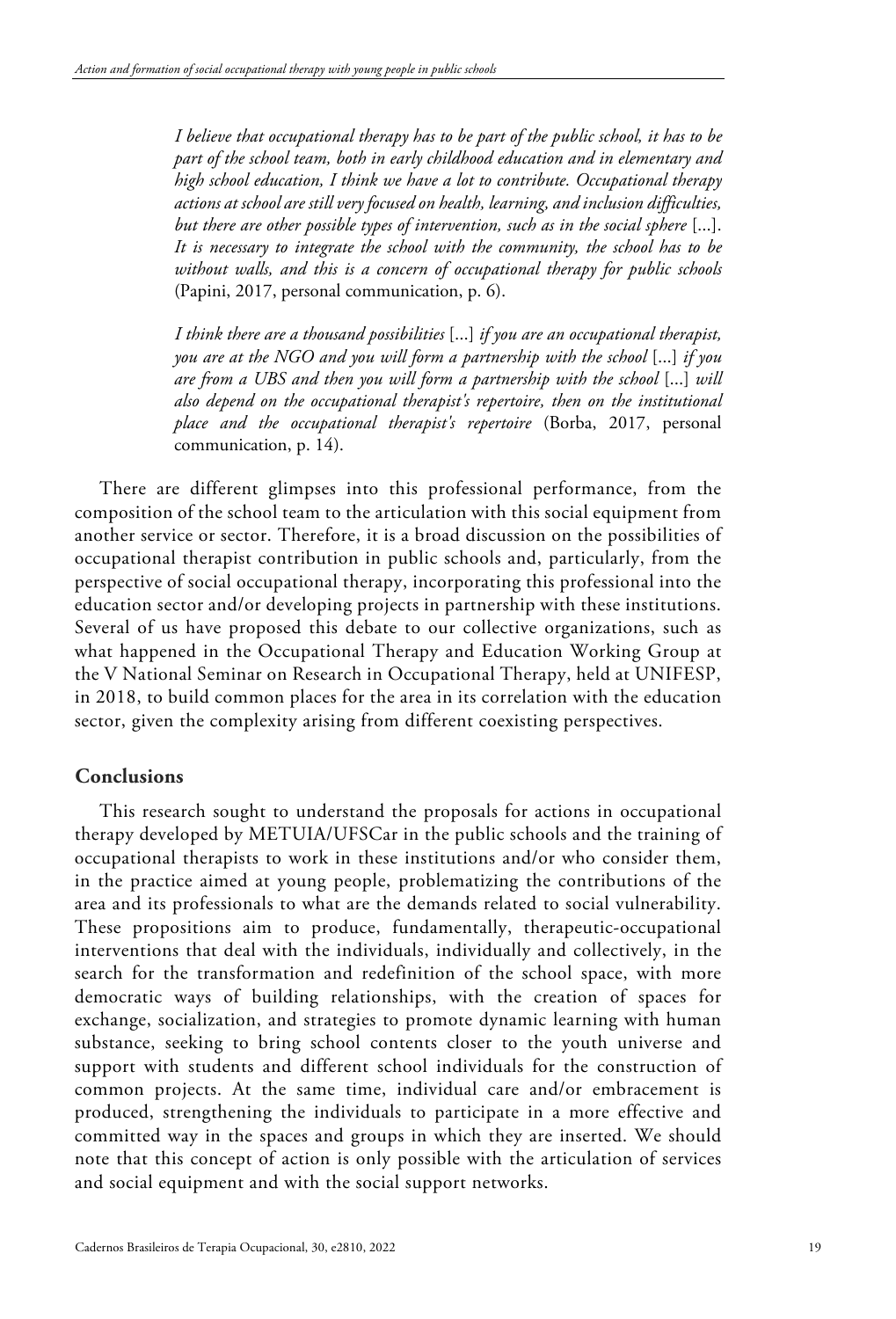*Paripassu* promotes the training of professionals who are sensitive to poor youth as a group that, during the social issue, should be considered in its various markers in the struggle that is, at the same time, for redistribution and recognition (Fraser, 2006), with the offer of a theoretical and methodological repertoire for an action that addresses its demands. This is a very significant result reflected in the testimonies of graduates of professional internships at METUIA/UFSCar and for the occupational therapists who worked professionally there, above all, in both cases, for those who entered public universities as professors and have as focus, in its teaching, research and extension proposals, mainly, adolescents and young people.

The experiences built by these professionals in their workplaces, based on their previous experiences at METUIA/UFSCar, show that the engendering of therapeutic-occupational practices in public schools, from the perspective of social occupational therapy, has expanded beyond this group, possibly meaning the expansion of this training proposal in other institutions.

Therefore, we conclude that the contributions of METUIA/UFSCar are not only of guiding the debate on social demands for occupational therapy but substantially in the training of occupational therapists, with the production of contributions to professional practice, especially in the work with young people, with public schools and in the articulation between different services with the education sector.

Finally, we emphasize the coexistence of different theoretical and methodological perspectives that support the design of proposals for the work of occupational therapists in the education sector. Adding contributions to this debate both in the academic and professional spheres is part of the objectives of the set of works that we have been developing and this study is one of its results.

## Acknowledgements

We would like to thank the occupational therapists who worked at METUIA/UFSCar and the former undergraduate students who went through a professional internship with the group and who greatly contributed to this research.

# **References**

- Abramovay, M., & Castro, M. G. (2015). Ser jovem no Brasil hoje: políticas e perfis da juventude brasileira. *Cadernos Adenauer*, *15*(1), 13-16.
- Arroyo, M. G. (2018). *Outros sujeitos, outras pedagogias.* Petrópolis: Editora Vozes.
- Barros, D. D., Ghirardi, M. I., & Lopes, R. E. (2002). Terapia Ocupacional Social. *Revista de Terapia Ocupacional da Universidade de São Paulo*, *13*(3), 95-103. http://dx.doi.org/10.11606/issn.2238- 6149.v13i3p95-103.

Basaglia, F. (1986). O homem no pelourinho. *Educação & Sociedade*, 25(1), 73-95.

Brasil. Ministério da Educação. Proext. (S/D). ProExt – Apresentação. Disponível em: [http://portal.mec.gov.br/index.php?option=com\\_content&view=article&id=12241&ativo=488&Ite](http://portal.mec.gov.br/index.php?option=com_content&view=article&id=12241&ativo=488&Itemid=487/proext-apresentacao) [mid=487/proext-apresentacao.](http://portal.mec.gov.br/index.php?option=com_content&view=article&id=12241&ativo=488&Itemid=487/proext-apresentacao) Acesso em 20/07/2019.

Bueno, J. G. S. (2014). *Educação especial brasileira: questões conceituais e atualidade.* São Paulo: EDUC.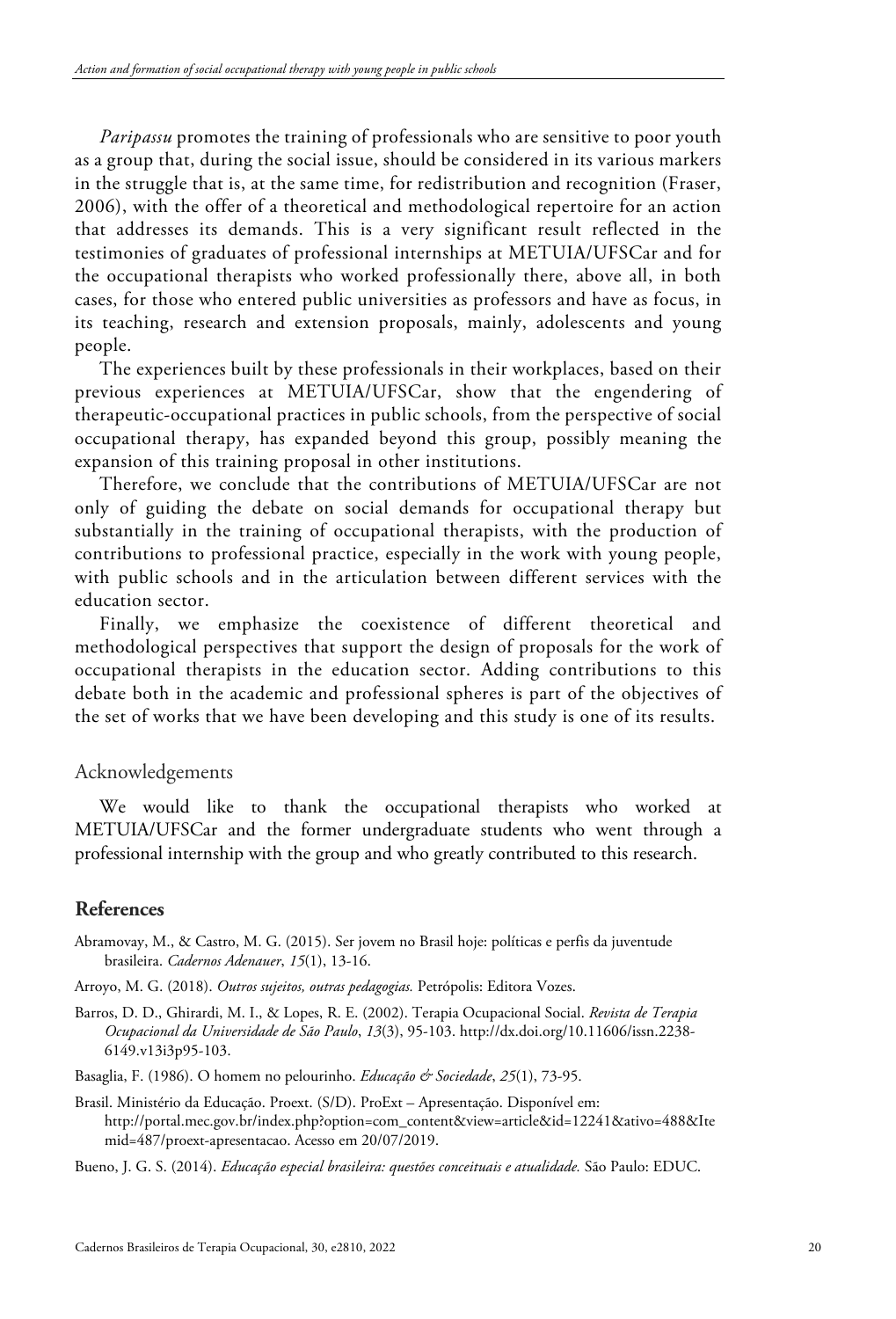- Buffa, E. (2012). Estudos sobre a desigualdade escola no Brasil. In A. Ferreira Junior, C. R. M. Hayashi & J. C. Lombardi (Orgs.), *A educação brasileira no século XX e as perspectivas para o século XXI* (pp. 107-118). Campinas: Alínea.
- Castel, R. (1997). As armadilhas da exclusão. In M. Belfiore-Wanderley, L. Bógus & M. C. Yaz-Beck (Orgs)., *Desigualdade e a questão social* (pp. 15-48)*.* São Paulo: Educ.
- Castel, R. (2012). *As metamorfoses da questão social: uma crônica do salário.* Petrópolis: Vozes.
- Calheiros, D. S., Lourenço, G. F., & Cruz, D. M. C. (2016). A atuação da terapia ocupacional no contexto escolar: educação inclusiva e perspectiva social. In J. L. Cavalcante Neto & O. O. N. Silva (Orgs.), *Diversidade e Movimento: diálogos possíveis e necessários* (pp. 205-234). Curitiba: Editora CRV.
- Cury, C. R. J. (2008). A educação básica como direito. *Cadernos de Pesquisa*, *38*(134), 293-303.
- Dayrell, J. (1996). A escola como espaço sócio-cultural. In J. Dayrell (Org.), *Múltiplos olhares sobre educação e cultura* (pp. 4-11). Belo Horizonte: Editora UFMG.
- Dayrell, J. (2007). A escola faz juventudes: reflexões em torno da socialização juvenil. *Educação & Sociedade*, *100*(28), 1105-1128.
- Dubet, F. (2003). A escola e a exclusão. *Cadernos de Pesquisa*, (119), 29-45.
- Ferreira Junior, A., & Bittar, M. (2006). *Proletarização e sindicalismo de professores na ditadura militar.* São Paulo: Editora Pulsar.
- Fraser, N. (2006). Da redistribuição ao reconhecimento? Dilemas da justiça numa era "pós-socialista". *Cadernos de Campo*, *15*(14-15), 231-239. http://dx.doi.org/10.11606/issn.2316-9133.v15i14- 15p231-239.
- Freire, P. (2011). *Pedagogia da autonomia.* Rio de Janeiro: Paz e Terra.
- Instituto Brasileiro de Geografia e Estatística IBGE. (2016). *Pesquisa Nacional por Amostra de Domicílio.* Brasília: IBGE.
- Lopes, R. E. (2013). No pó da estrada. *Cadernos de Terapia Ocupacional da UFSCar*, *21*(1), 171-186. http://dx.doi.org/10.4322/cto.2013.022.
- Lopes, R. E. (2016). Cidadania, direitos e terapia ocupacional social. In R. E. Lopes & A. P. S. Malfitano (Orgs.), *Terapia ocupacional social: desenhos teóricos e contornos práticos* (pp. 29-48). São Carlos: EdUFSCar.
- Lopes, R. E., & Malfitano, A. P. S. (2016). Traçados teórico-práticos e cenários contemporâneos: a experiência do METUIA/UFSCar em terapia ocupacional social. In R. E. Lopes & A. P. S. Malfitano (Orgs.), *Terapia ocupacional social: desenhos teóricos e contornos práticos* (pp. 297-305). São Carlos: EdUFSCar.
- Lopes, R. E., Malfitano, A. P. S., Silva, C. R., & Borba, P. L. O. (2014). Recursos e tecnologias em terapia ocupacional social: ações com jovens pobres na cidade. *Cadernos de Terapia Ocupacional da UFSCar*, *22*(3), 591-602. http://dx.doi.org/10.4322/cto.2014.081.
- Magnani, J. G. C. (2002). De perto e de dentro: notas para uma etnografia urbana. *Revista Brasileira de Ciências Sociais*, *17*(49), 11-29. http://dx.doi.org/10.1590/S0102-69092002000200002.
- Marshal, T. H. (1967). *Cidadania, classe social e status.* Rio de Janeiro: Zahar.
- Mendes, E. G. (2010). Breve histórico da educação especial no Brasil. *Revista Educación y Pedagogía*, *57*(22), 93-109.
- Pan, L., & Lopes, R. E. (2020). Terapia ocupacional social na escola pública: uma análise da produção bibliográfica do METUIA/UFSCar. *Cadernos Brasileiros de Terapia Ocupacional*, 28(1), 207-226. [https://doi.org/10.4322/2526-8910.ctoAO1760.](https://doi.org/10.4322/2526-8910.ctoAO1760)
- Pereira, A. B. (2014). Funk ostentação em São Paulo: imaginação, consumo e novas tecnologias da informação e da comunicação. *Revista de Estudos Culturais*, 1-18.
- Pereira, B. P. (2018). *Terapia Ocupacional e Educação: as proposições de terapeutas ocupacionais na e para a Escola* (Tese de doutorado). Universidade Federal de São Carlos, São Carlos.